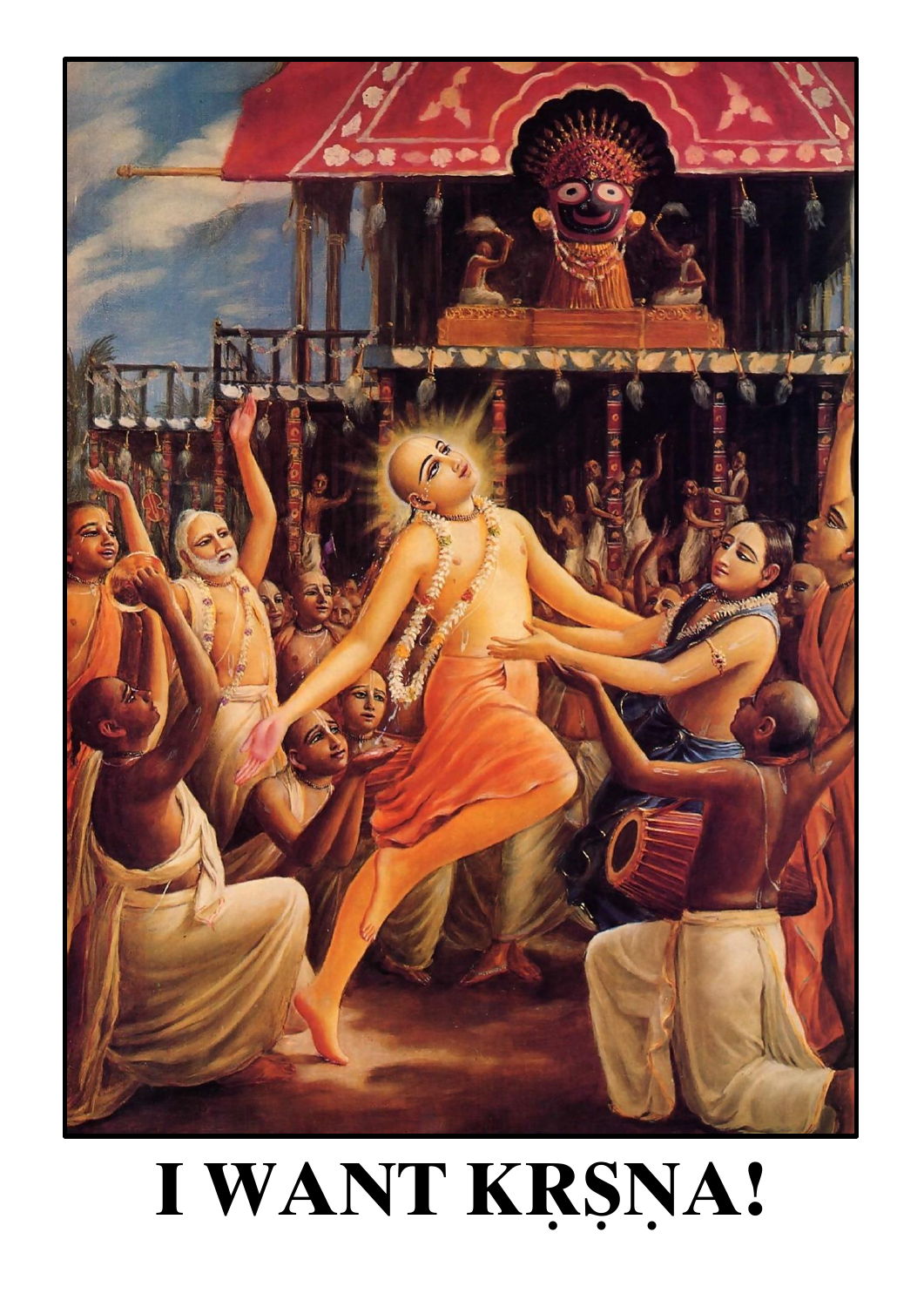May the Supreme Lord who is known as the son of Śrimati Śaci-devi be transcendentally situated in the innermost chambers of your heart. Resplendent with the radiance of molten gold, He has appeared in the Age of Kali by His causeless mercy to bestow what no incarnation has ever offered before: the most sublime and radiant mellow of devotional service, the mellow of conjugal love.

⎯ **Çréla Rüpa Gosvämé,** *Vidagdha-mädhava*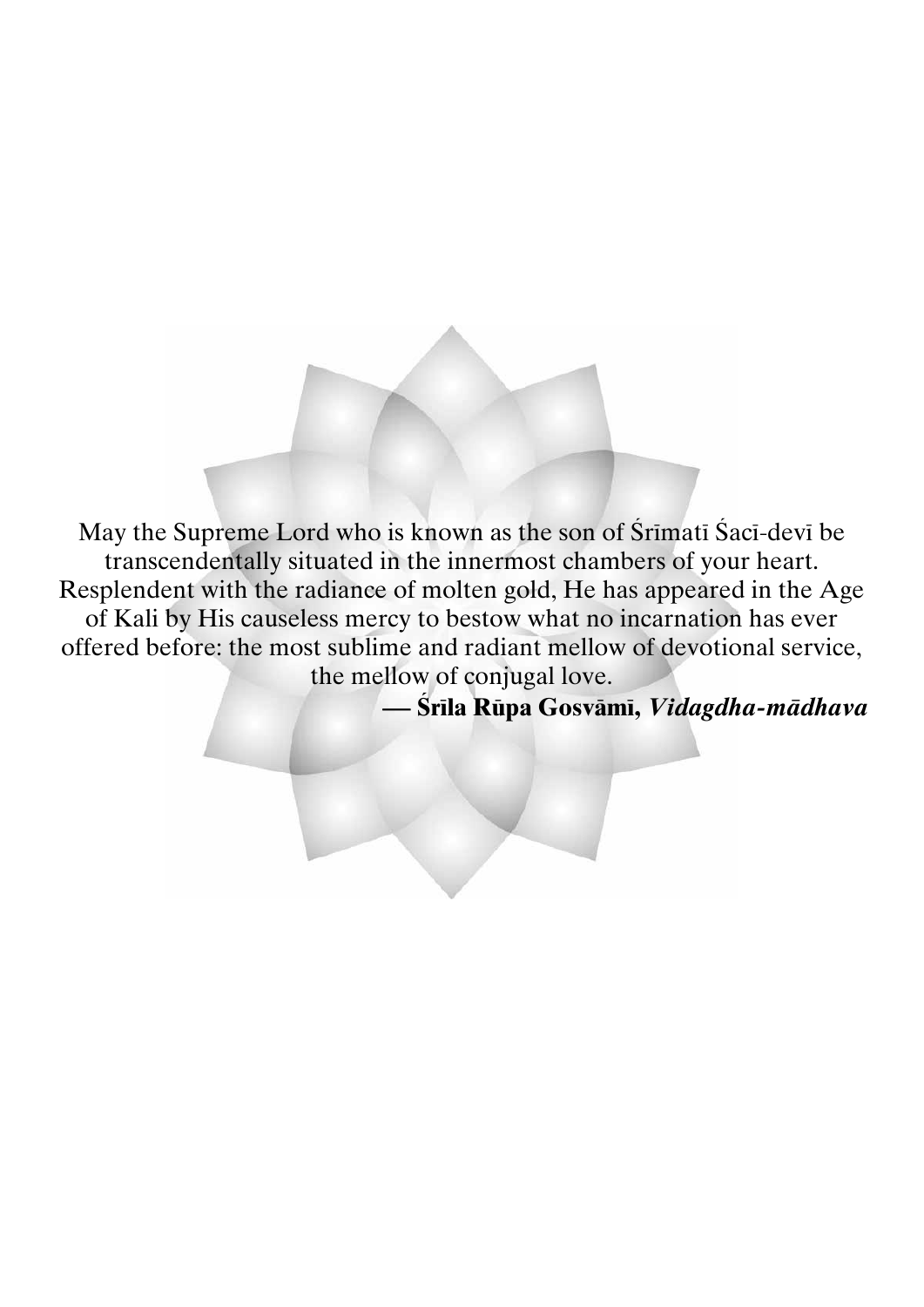

## *I WANT KRȘNA!*

**A contemplation to help us prepare our hearts for the most merciful, most powerful and potentially most transformational day on the Kali-yuga calendar** 

 $-$  the most sacred day of Gaura-pūrņimā.

- Presented by Śrīmatī Dāsī and team ISKCON, Srī Vrndāvana Dhāma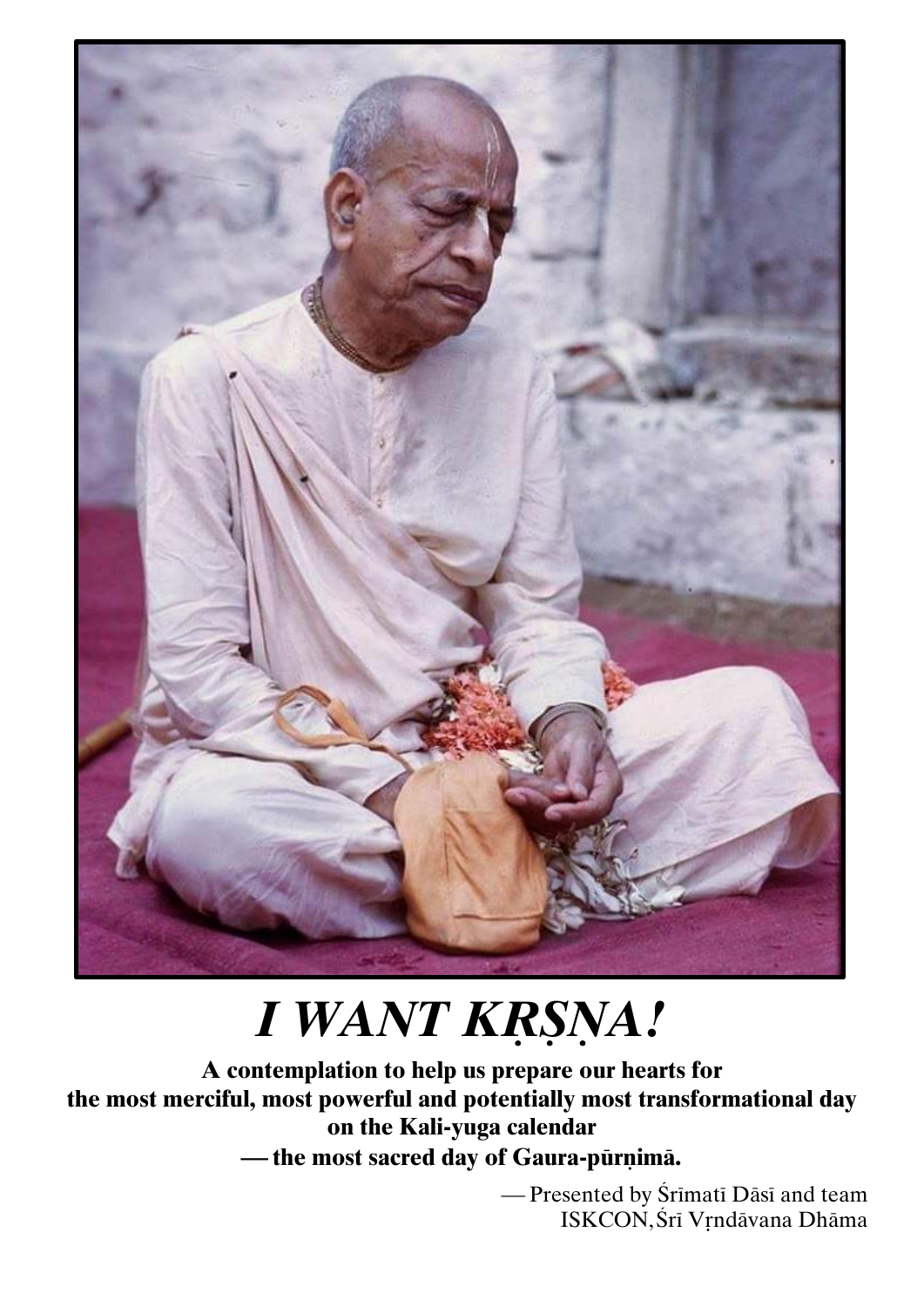## *I WANT KRSNA!*

"*I WANT KRSNA!*" Yes. We're talking transcendental greed. And that's **not a bad or improper emotion for a serious and progressive follower of Svayaà Bhagavän Gaura to experience. But how to best deal with such emotions?!**

## $-\rightarrow$  *A Glimpse of the Dynamics Involved* —

The writings of Srila Prabhupāda and our *ācāryas* are replete with injunctions, advice and warnings. Today, let's choose a verse from this limitless ocean of *amrta* and carefully unpack it. We'll be looking at an exquisitely beautiful and powerful transformational key given by Srila Bhaktivinoda Thākura in the last verse of his famous *bhajana*, *Ohe! Vaisnava Thākura*.

> *kåñëa se tomära, kåñëa dite päro, tomära çakati äche*  $\bar{a}$ mi to' kāṅgāla, 'krsna' 'krsna' boli', *dhäi tava päche päche*

#### Krsna is yours, you are able to give Him to me, for such is your power. I am indeed **wretched and fallen, simply running after you crying "Krsna! Krsna!"**

Srila Bhaktivinoda Thākura is not only telling us that Krsna is the property of His devotee. He's also clearly indicating that such a Vaisnava has the power to give Krsna to us.

#### **What is the calibre of such a Vaisnava?**

That Srila Bhaktivinoda Thākura succinctly explains in the first three verses of the *bhajana*, which are a paraphrase of the first four verses of Srila Rūpa Gosvāmi's *Sri*  $Upadešāmrta.$ 

A Vaisnava who can give us Krsna

 $\mathbb{S}^{\mathbb{S}}$  **is an ocean of mercy** 

- his shelter can purify us
- **EV** he can control our six sensual urges *chaya vega* **- the six urges:** speech, mind, anger, tongue, belly, and genitals.
- he can purify us from 6 faults

*chava dosa* **- the six faults:** overeating or collecting more funds than required, over-endeavoring for material objectives, unnecessarily talking of mundane affairs, being too attached or too neglectful of scriptural rules and regulations, associating with worldly-minded people, and lusting after mundane achievements.

**EXECUTE:** the can give us six good qualities

*chaya guna* - the six good qualities: enthusiasm, patience, confidence, determination to perform activities favorable to devotional service, the resolution to abandon the association of nondevotees, and the discipline required to always follow in the footsteps of the predecessor *äcäryas*.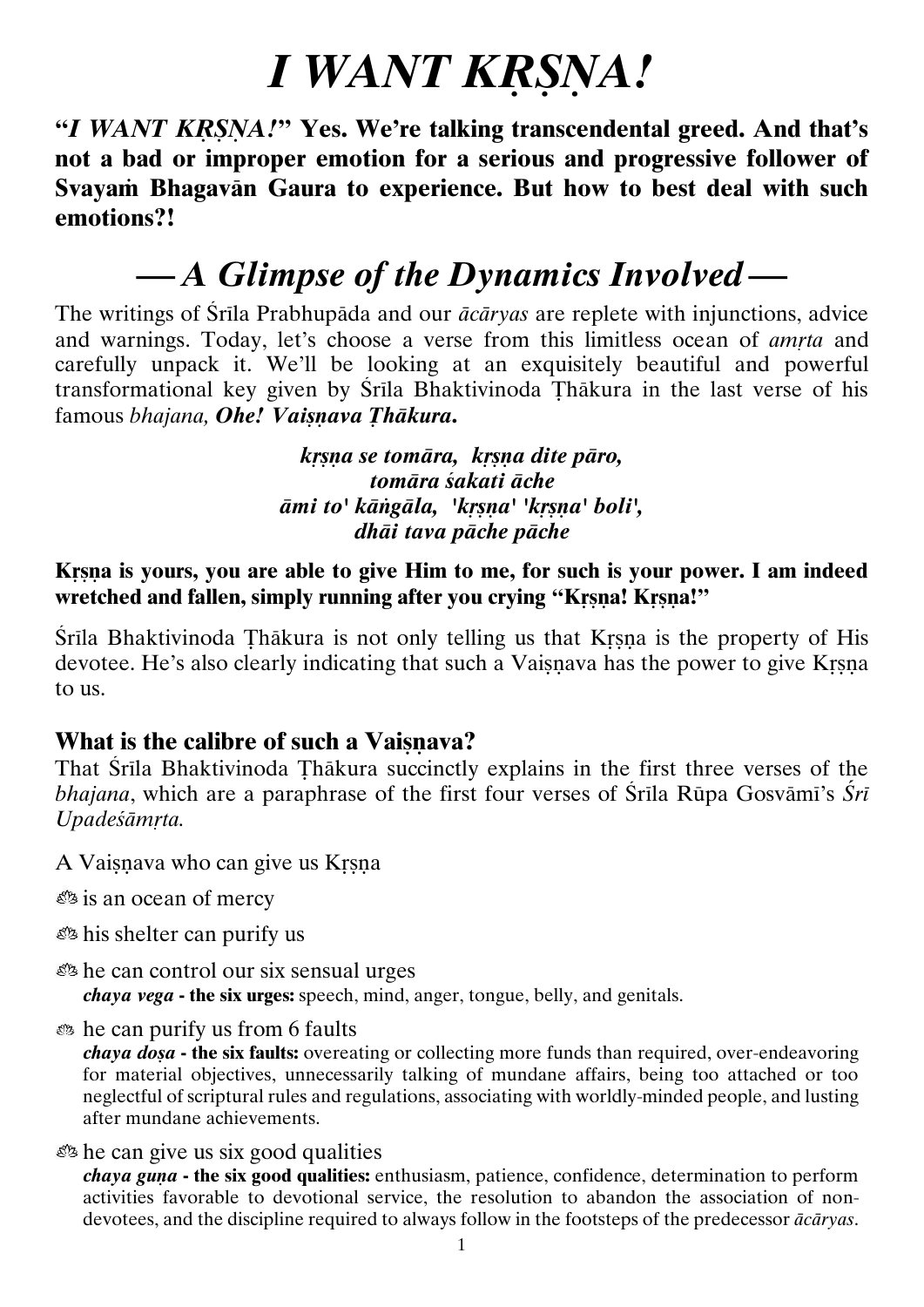- **EXA** he can give us the six kinds of holy association *chaya sat-saìga* **- the six activities of spiritual association:** giving and receiving gifts, accepting and offering *prasädam*, revealing one's inner thoughts, and posing confidential questions regarding devotional service.
- he can bless us with faith (*çraddhä*), and
- **EX** he can give us the great treasure of Krsna's Holy Name.

If we really want Krsna, what will be our mood and behavior if we have the **inconceivable good fortune to be in the presence of such as amazing Vaisnava? How will the purity and potency of his association impact us?**

- $\frac{1}{1}$  it will make us painfully aware of our very fallen and pathetic condition, but we will **simultaneously feel blissful and sheltered**
- $\frac{1}{\sqrt{1}}$  it will increase our greed to attain Krsna
- it will instil in us an overpowering eagerness to gain his mercy, to be blessed with the shelter of his Krsna.

**An amazing and uplifting experience!**

conno

#### **Can we run after someone who is standing still?**

Śrīla Bhaktivinoda Thākura concludes his *bhajana* by saying

*ämi to' käìgäla, 'kåñëa' 'kåñëa' boli', dhäi tava päche päche*

#### I am indeed wretched and fallen, simply running after you crying "Krsna! Krsna!"

Here he is intimating a confidential seed essence of Gaudiya Vaisnavism. Let's explore it through a simple Question and Answer Format.

Q1. Can I run after someone who's standing still?

A1. No.

- Q2. So what does that mean?
- A2. The Vaisnava I'm running and crying after is also running after Vaisnava Thākura and crying "Krsna! Krsna!"
- Q3. What does that mean?
- A3. He's running after a Vaisnava, a Sad-guru, who's running after his Sad-guru all the way back to Svayam Bhagavān Gaura.
- Q4. Is Mahäprabhu standing still?
- A4. No. He's running and crying after Krsna.
- Q5. Is Krsna standing still?
- A5. No. He's running and crying after Śrī Rādhā.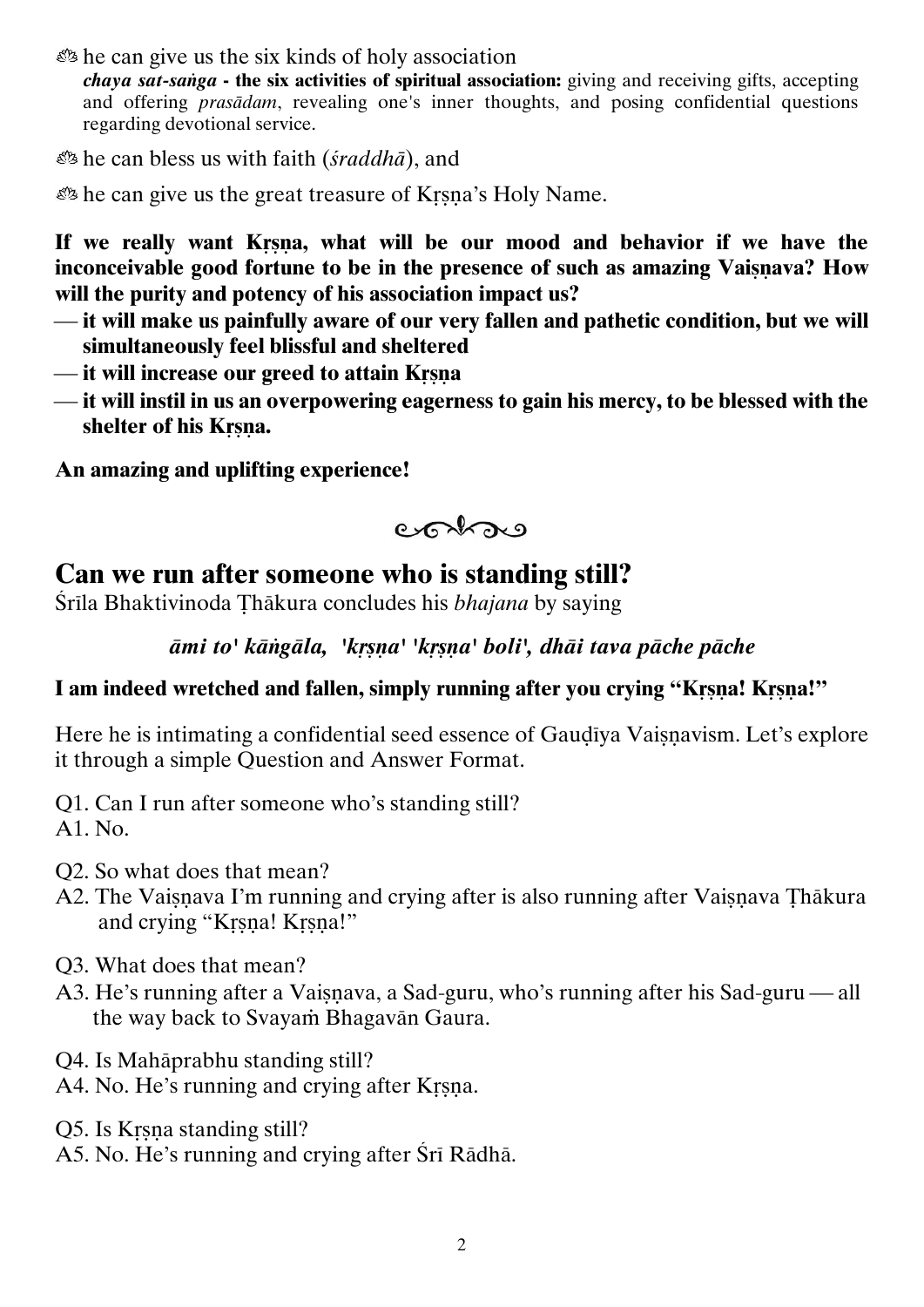Q6. Is Śrī Rādha standing still?

A6. No. She is running and crying after Krsna.

#### **Q7. What does all this mean?**

A7. It means Svayam Bhagavān Gaura's *sampradāya* is a running and crying "Krsna! **Krsna!"** *sampradaya.* The mind and heart of the Gaudiya never experience a lasting **sense of achievement. The overwhelming emotion is intense hankering — an insatiable greed.**

> *he rädhe vraja-devike ca lalite he nanda-süno kutaù çré-govardhana-kalpa-pädapa-tale kälindé-vane kutaù ghoñantäv iti sarvato vraja-pure khedair mahä-vihvalau vande rüpa-sanätanau raghu-yugau çré-jéva-gopälakau*

I offer my respectful obeisances unto **the six Gosvāmis**, namely Śrī Rūpa Gosvāmī, Śrī Sanātana Gosvāmī, Šrī Raghunātha Bhatta Gosvāmī, Šrī Raghunātha dāsa Gosvāmī, Śri Jiva Gosvāmi, and Śri Gopāla Bhatta Gosvāmi, who **were chanting very loudly everywhere in Vrndävana, shouting, "Queen of Vrndävana, Rädhäräni! O Lalita! O son of Nanda Mahäräja! Where are you all now? Are you just on the hill of Govardhana, or are you under the trees on the bank of the Yamunä? Where are you?"** These were their moods in executing Krsna consciousness.

⎯ **Çréniväsa Äcärya,** *Çré Çré Ñaò-gosvämy-añöaka***, Text 8**

Such intense hankering of heart is the essence of serious Gaudiya *bhajana*. And it's the price we need to pay to attain Krsna and His world of loving association and service.

## **If** I had the chance, would I try to steal, beg or purchase Krsna?

If I had the chance, would I try to steal, beg, borrow or purchase Krsna from His dear devotee? The answer will obviously depend on the modes and mood dominating my mind and heart.

If I'm troubled by the lower modes and an egotistic mentality — and my attempts at devotional service are whimsical and sporadic — there's a very good chance I'll try to grab or steal Krsna. If this sounds like me, there's also a good chance that my vision is not so good — I won't be able to discriminate clearly between the spontaneous and the whimsical; between transcending and transgressing devotional rules and regulations.

If my devotional mood is more sensitive and careful — and I'm a serious practitioner and sästrically inclined — there's a good chance I'll try to purchase the Vaisnava's blessings so that he'll be inspired to give me his Krsna. The overall mood of such a devotee is very beautifully described in Çréla Rüpa Gosvämé's *Padyävalé* (V93):

> *äsvädyaà pramadä-rada-cchadam iva çravyaà navaà jalpitaà* bālāyā iva dr*śya uttama-vadhū-lāvanya-laksmīr iva prodghosvam cira-viprayukta-vanitā-sandesa-vānīva me naivedyaà caritaà ca rüpam aniçaà çré-kåñëa nämästu te*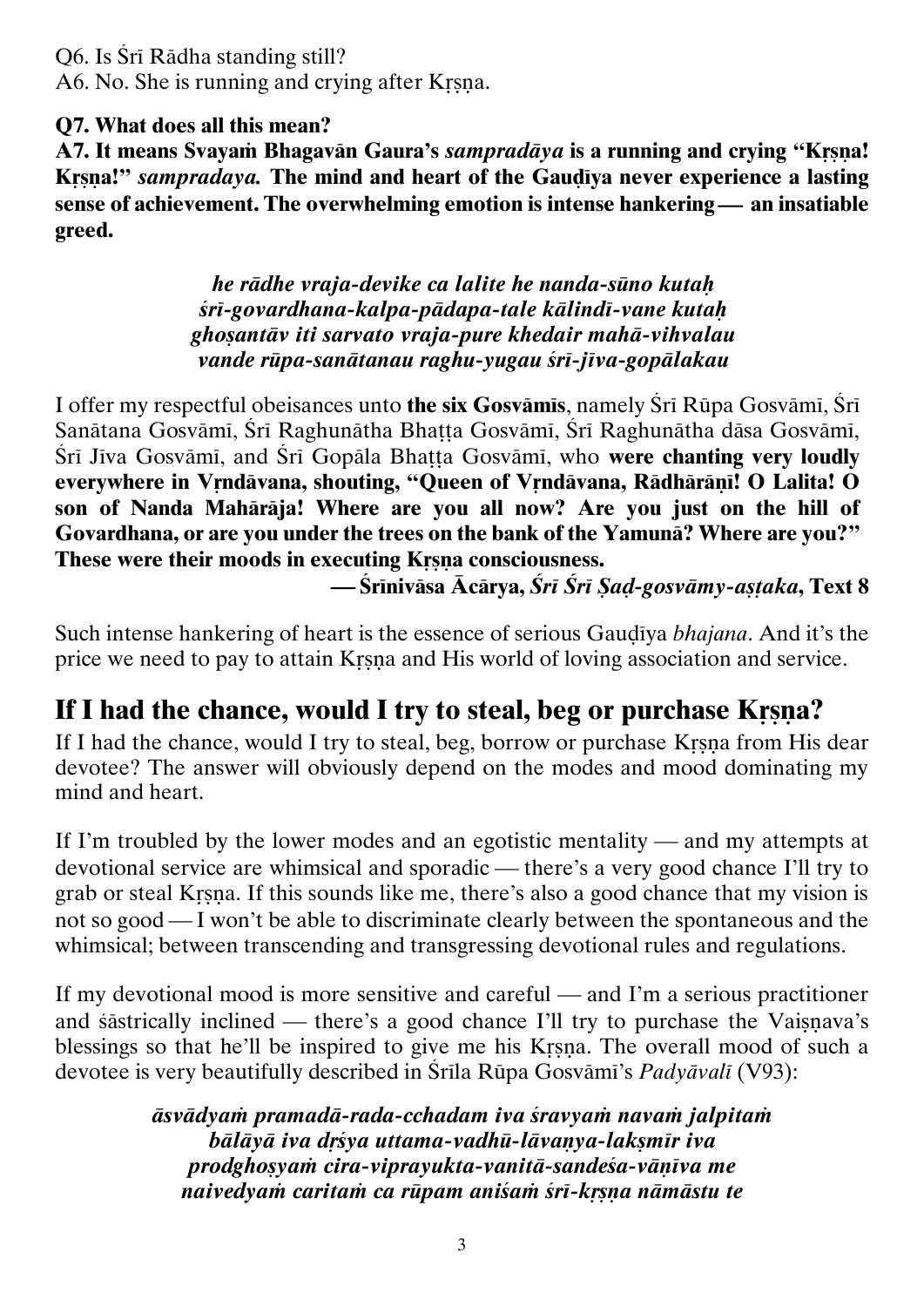O Lord Krsna, I pray that the remnants of Your food may become as palatable to me as a young woman's lips are to her beloved. I pray that the narration of Your pastimes may become as sweet to my ears as the words of a young girl are to her beloved. I pray that the sight of Your transcendental form may become as pleasing to my eyes as the beauty of a young bride is to her husband. And I pray that I may always chant Your holy name with the same eagerness that a lover reads aloud a letter from his longseparated beloved.

Practically speaking, my ongoing concern will be to increase my purchasing power and I'll be especially conscious and careful in my dealings with the Holy Name. Srila Bhaktivinoda Öhäkura succinctly explains the potency of doing this in his *Godruma Kalpāṭavī*. A simple chart will make very clear what he is sharing with us.

## *Näma's* **Transcendental Price List**

| <b>ITEM</b>                                                               | <b>COST</b><br><b>Sraddha</b>                                           |
|---------------------------------------------------------------------------|-------------------------------------------------------------------------|
|                                                                           | (Faith, Sik, 1)                                                         |
|                                                                           | (Steady faith beyond<br><i>anartha-nivrtti</i> , Siks. 3)               |
| 3. Nāma which reveals Krsņa's form & qualities  Ruci                      |                                                                         |
|                                                                           | (Taste, Siks. 4)                                                        |
| 4. Nāma which reveals Krsna's form, qualities & pastimes Asakti           | (Firm attachment,<br>Siks. 5)                                           |
| 5. Nāma which reveals Krsna's form, qualities, pastimes &                 |                                                                         |
| which awakens transcendental emotion within the heart <b>Bhava</b> , Rati | (Prelim. stage of love<br>for Krsna, Siks. 6)                           |
| 6. Nāma which reveals Krsna in full with all His                          |                                                                         |
| transcendental potencies and gives unrestricted                           |                                                                         |
|                                                                           | (Pure love for Krsna,<br>Vipralambha: Siks. 7<br>and Sambhoga: Siks. 8) |

If I've evolved to the position of understanding that I'm Krsna's very fallen servant seeking permanent service reinstatement, I'll do everything in my power to earn the blessings of Krsna and His devotee. But I'll be painfully aware that I'm a mercy case and the mood overwhelming my heart will be that of a destitute beggar. This may not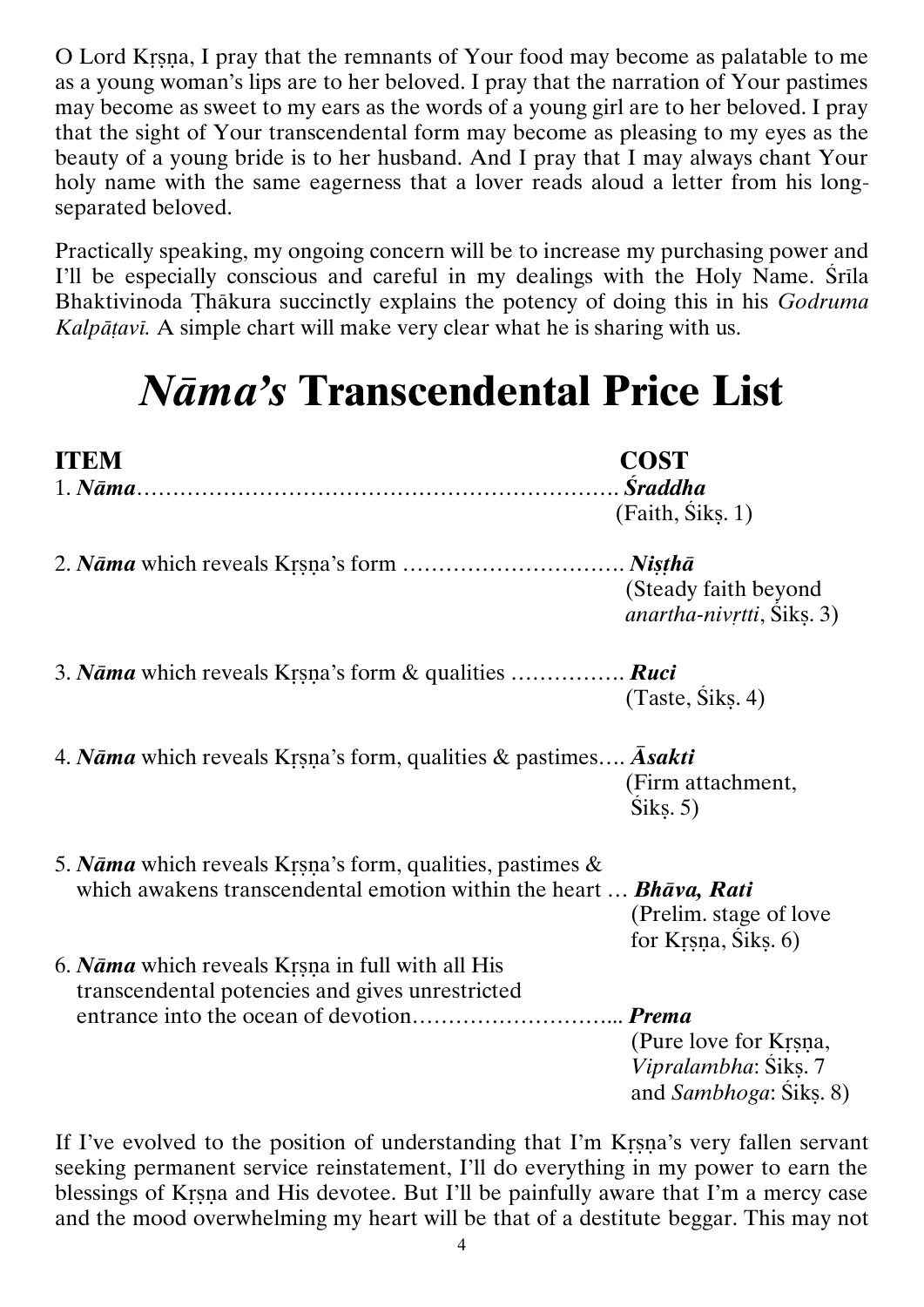be externally obvious but it is my intense and ongoing internal Reality. This mood is exquisitely beautiful and it is kindly revealed by Srila Rūpa Gosvāmi in his *Kārpanyapaïjikä-stotra.* 

> tva*m* ca vrndavanadhīśa *tvaà ca våndavaneçvari kakubhir vandamano 'yaà mandaù prarthayate janaù*

O King of Vrndävana, O Queen of Vrndävana, bowing down before You, with a choked voice this foolish person appeals to You.

> *adhamo 'py uttamaà matva svam ajïo 'pi manéñiëam çiñöaà duñöo 'py ayaà jantur mantuà vyadhita yady api tathapy asmin kadacid vaà adhéçau nama-jalpini avadya-vånda-nistarinamabhaso prasédatam*

Although I am the lowest and You the highest, although I am a fool and You the greatest philosophers, although I am wicked and You the most saintly, and although I commit offenses even when I think of You, still, O King and Queen the shadow of whose holy name delivers one from a host of sins, please be kind to this person who sometimes chants Your holy name.

> *yace phut-kåtya phut-kåtya ha ha kakubhir akulaù prasédatam ayogye 'pi jane 'smin karunarnavau*

Filled with anguish and again and again calling out, "Alas! Alas!" I beg: O oceans of mercy, please be kind to this unworthy person!

> *kroçaty arta-svarair asye nyasyaìguñöham asau janaù kurutaà kurutaà nathau karuna-kanikam api*

Placing his face in his hands, this person cries in anguish: O King and Queen, please, please give me just a small drop of Your mercy!

> *vaceha dénaya yace sakrandam ati-manda-dhéù kirataà karuna-svantau karunormi-cchaöam api*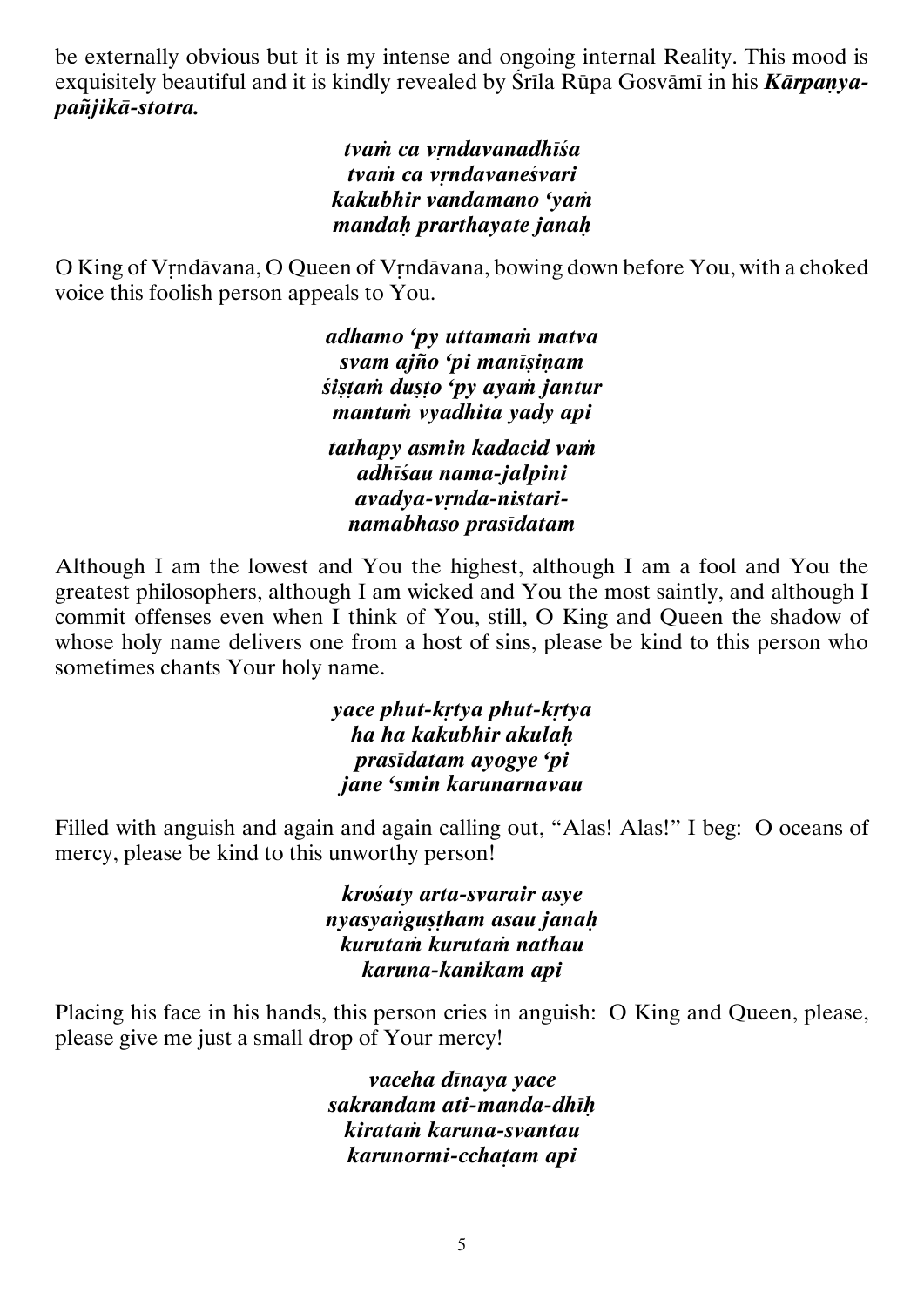Crying, I, who am a great fool, beg in a piteous voice: O merciful King and Queen, please splash me with Your waves of mercy!

> *madhuraù santi yavanto bhavah sarvatra cetasaù tebhyo 'pi madhuraà prema prasadé-kurutaà nijam*

To they whose hearts are filled with sweet, ecstatic devotion You mercifully give sweet, pure love.

> *sevam evadya vaà devav éhe kiïcana naparam prasadabhimukhau hanta bhavantau bhavatam mayi*

O King and Queen, I wish only to serve You. I do not wish anything else. Please be kind to me.

#### *nathitaà param evedaà anatha-jana-vatsalau svaà sakñad dasyam evasmin prasadé-kurutaà jane*

O King and Queen who are kind to the shelterless, please be kind to this person and grant him the direct service he begs of You.

> $\frac{1}{2}$  **Krila Rüpa Gosvāmī's Stavamālā, Kārpanya-pañjikā-stotra, Verses 1, 6, 11-16**

#### $R_{\text{max}}$

Srila Bhaktivinoda Thākura captures the same intensity of mood — but in relation to Śrī Gurudeva — in his **Bhajana-lālasā**, Song 11

> *gurudev! kåpä-bindu diyä, koro' ei däse, tåëäpekhä ati héna sakala sahane, bala diyä koro', nija-māne sprhā-hīna*

Gurudeva! With a drop of mercy please make this servant of yours humbler than a blade of grass. Give me the strength to bear all trials and troubles, and free me from all desire for honor.

> *sakale sammäna korite çakati, deho' nätha! jathäjatha tabe to' gäibo, hari-näma-sukhe, aparädha ha 'be hata*

O lord and master! Please invest me with the power to honor all living beings properly. Only then will I sing the holy name in great ecstasy, free of offenses.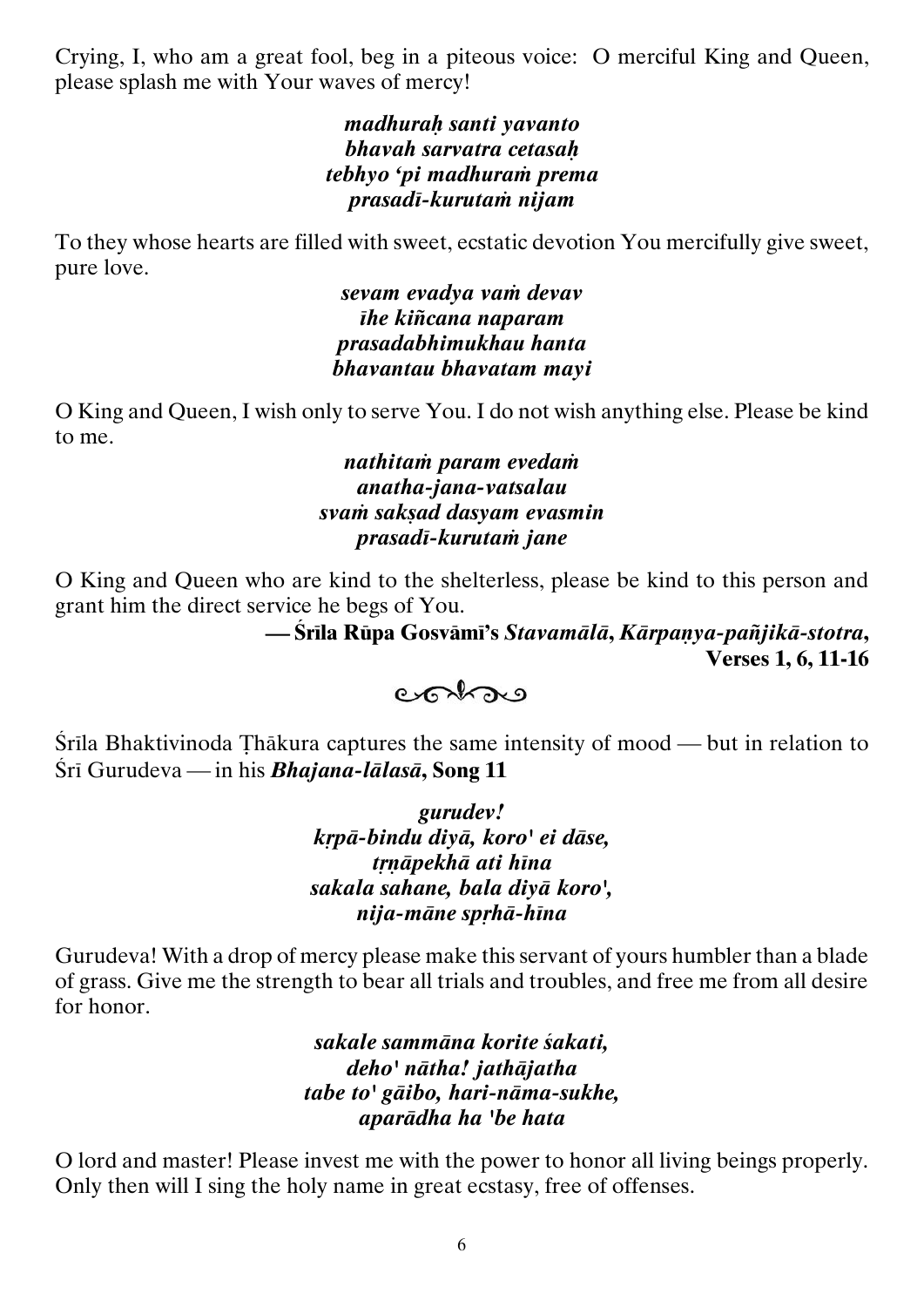#### *kabe heno kåpä, labhiyä e jana, kåtärtha hoibe, nätha! çakti-buddhi-héna, ämi ati déna, koro' more ätma-sätha*

O lord and master! When will your mercy bless this weak and foolish devotee? Please make me your beloved servant.

> *jogyatä-vicäre, kichu nähi päi, tomāra karunā-sāra karuëä nä hoile, kändiyä kändiyä, präëa nä räkhibo ära*

When I examine myself, I find nothing of value. Therefore your mercy is essential to me. If you are not merciful, I shall simply weep and weep, and I shall not maintain my life.

#### **These emotions are not sentimental**

Such intense emotions are far beyond cheap sentimentality. They are churned from a heart melted and shaped by very deep realizations…

#### Such a devotee is painfully aware that it's not enough to want Krsna. The three great riches of the Gaudiya Vaisnava are Krsna, love of Krsna and Krsna's service. (CC **Madhya 20.143) Why is that?**

Krsna is crooked and so nothing is straight forward in His world. Yes, it's true  $-Krsn$ is captured only by *bhakti* and such love will practically manifest as devotional service. **(SB11.14.20-24)** And when perfection in such devotional service is attained *krsnaprema* will naturally awaken in the heart. **(CC Madhya 22.106-107, Madhya 20.141)**

#### **But there's a challenge!**

Such perfection in pure devotional service is attained only when one is attached to Krsna and when He agrees to give it! **(CC Madhya 24.172)** 

#### **And there's another challenge!**

We can't really beg, borrow or steal it. It has to be **purchased** and there's only one price — intense greed to attain it. **(CC Madhya 8.70)** We have to have that purchasing power.

#### **And that's another challenge! Why?**

Only when we are freed from all sinful material activities will Krsna attract our body, mind and senses to His service. **(CC Madhya 24.63)**

## $-$  He's a very tricky fellow, this Krsna!  $-$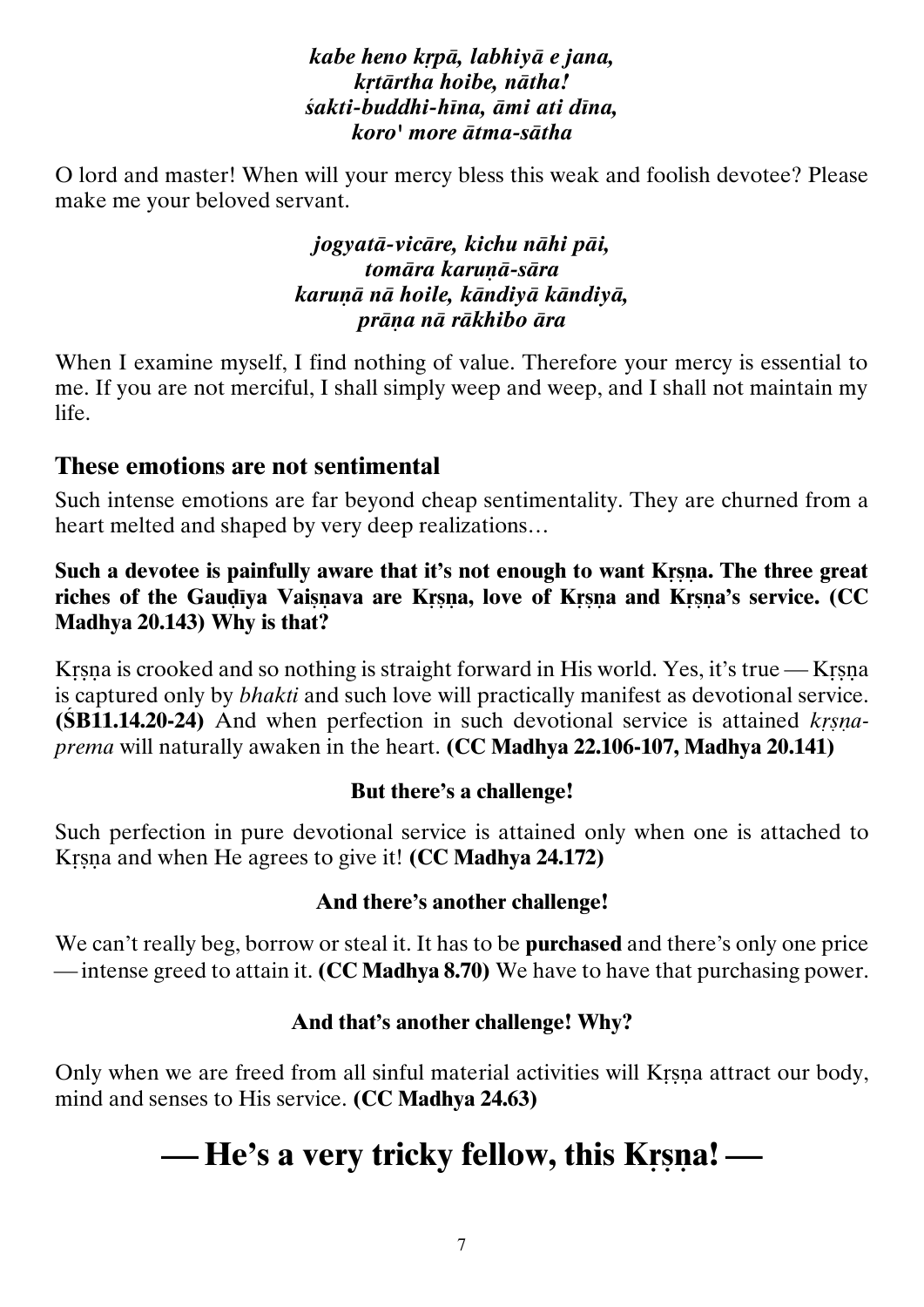Given this scenario, our only real option is to very consciously and carefully continue on with our devotional service and simultaneously be crying out to Krsna and His devotee for Their mercy. **(CC Madhya 24.62)**

 $85222$ 

#### **How then will authentic greed arise in my heart?**

 $\overline{\phantom{a}}$  The General Principle —

Our *äcäryas* give many angles of vision on this. Perhaps the most helpful for a serious *sädhaka* is given in CC Madhya 22. The general principle is given in **CC Madhya 22.105- 107.**

> *kåti-sädhyä bhavet sädhyabhävä sä sädhanäbhidhä nitya-siddhasya bhävasya präkaöyaà hådi sädhyatä*

When transcendental devotional service, by which love for Krsna is attained, is executed by the senses, it is called *sädhana-bhakti*, or the regulative discharge of devotional service. Such devotion eternally exists within the heart of every living entity. **The awakening of this eternal devotion is the potentiality of devotional service in practice.**

#### *çravaëädi-kriyä—tära 'svarüpa'-lakñaëa 'taöastha'-lakñaëe upajäya prema-dhana*

The spiritual activities of hearing, chanting, remembering and so forth are the natural characteristics of devotional service. The marginal characteristic is that it awakens pure love for Krsna.

> *nitya-siddha kåñëa-prema 'sädhya' kabhu naya çravaëädi-çuddha-citte karaye udaya*

Pure love for Krsna is eternally established in the hearts of the living entities. It is not **something to be gained from another source. When the heart is purified by hearing and chanting, this love naturally awakens.**

#### $\qquad$  The Specifics –

The specifics are succinctly clarified in **CC Madhya 22.155** and Srila Bhaktisiddhänta Sarasvatī Thākura's *tīkā* on **CC Madhya 22.153**.

When an advanced, realized devotee hears about the affairs of the devotees of Våndävana — in the mellows of *çänta, däsya, sakhya, vätsalya* and *mädhurya* — he becomes inclined in one of these ways, and his intelligence becomes attracted. Indeed, **he begins to covet that particular type of devotion.** When such covetousness is awakened, one's intelligence no longer depends on the instructions of *çästra* [revealed scripture] or on logic and argument.  $\qquad -CC$  Madhya 22.155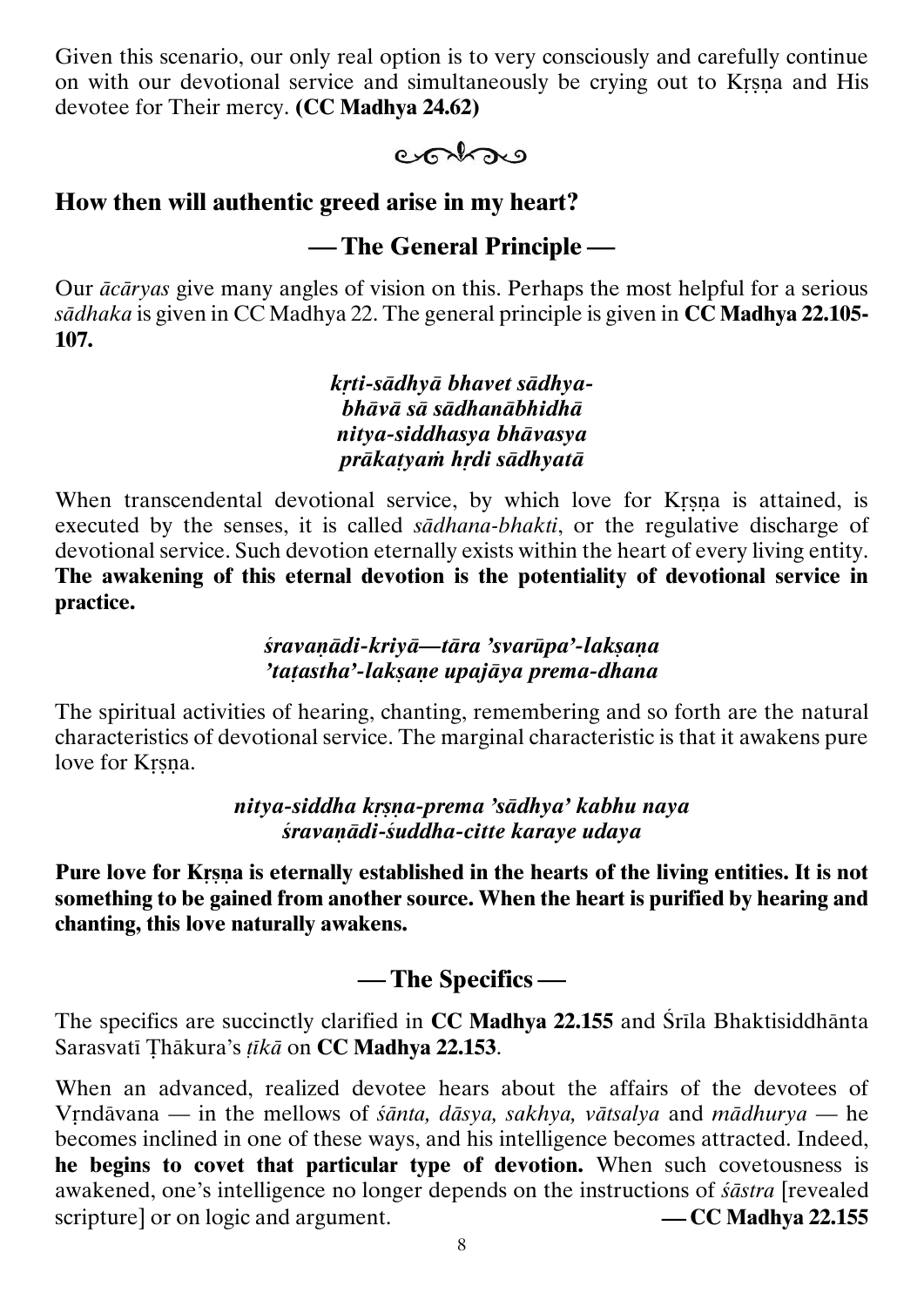*Çréla Bhaktisiddhänta Sarasvaté Öhäkura says that a devotee is attracted by the service of the inhabitants of Vrndāvana* — *namely the cowherd men, Mahārāja Nanda, Mother Yasodā, Rādhārānī, the gopis and the cows and calves. An advanced devotee is attracted by the service rendered by an eternal servitor of the Lord. This attraction is called spontaneous attraction. Technically it is called* svarüpa-upalabdhi*. This stage is not achieved in the beginning. In the beginning one has to render service strictly according to the regulative principles set forth by the revealed scriptures and the spiritual master. By continuously rendering service through the process of* **vaidhé bhakti***, one's natural inclination is gradually awakened. That is called spontaneous attraction, or* **rägänugä bhakti.**

*An advanced devotee situated on the platform of spontaneity is already very expert in çästric instruction, logic and argument. When he comes to the point of eternal love for Krsna, no one can deviate him from that position, neither by argument nor by sastric evidence. An advanced devotee has realized his eternal relationship with the Lord, and consequently he does not accept the logic and arguments of others.*

⎯ **CC Madhya 22.153p**

#### $-$ **Important Practicalities**

Śrīla Krsnadāsa Kavirāja Gosvāmī also gives very important practicalities with evidence from Śrīla Rūpa Gosvāmī which we should note carefully.

There are two processes by which one may execute this *rägänugä bhakti* — external and internal. When self-realized, the advanced devotee externally remains like a neophyte and executes all the sastric injunctions, especially those concerning hearing and chanting. But within his mind, in his original, purified, self-realized position, he serves Krsna in Vrndävana in his particular way. He serves Krsna twenty-four hours a day, all day and night.  $\qquad \qquad -CC$  **Madhya 22.156-7** 

The advanced devotee who is inclined to spontaneous loving service should follow the activities of a particular associate of Krsna's in Vrndävana. He should execute service externally as a regulative devotee as well as internally from his self-realized position. Thus he should perform devotional service both externally and internally.

#### ⎯ **BRS 1.2.295 (Quoted as CC Madhya 22.158)**

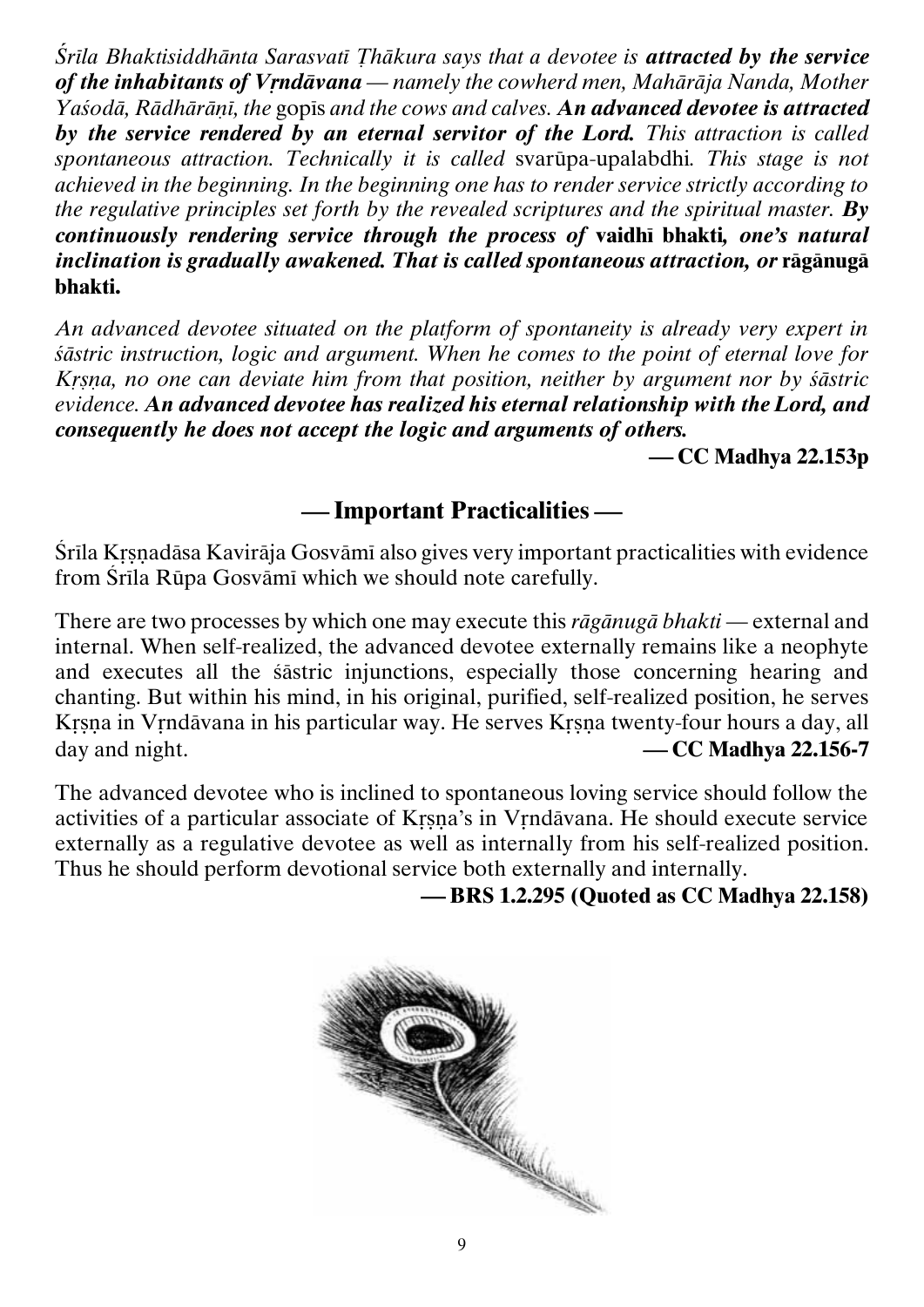## *A Precious Glimpse of "I Want Krsna!"*

We now have some theoretical insight into the world of "I Want Krsna!" But most often true understanding enters the heart when we see things in action — in Real Life. And so, let's now explore "I Want Krsna!" by visiting a few of Śrī Caitanya Mahāprabhu's transcendental pastimes.

## **Take One: Gaya**

#### **Gauracandra's Heart Awakens to an Overwhelming Need for Krsna**

Šrīla Bhaktisiddhānta Sarasvatī Thākura tells us –

*Only after seeing the lotus feet of the Lord at Gayä, did He inaugurate His pastimes of awarding krsna-prema to one and all. Understanding that these lotus feet of Visnu had appeared in the material world to give pious persons who are free from the clutches of impersonalism an opportunity to serve the Lord's lotus feet, Sri Gaurasundara became overwhelmed with the eight transformations of ecstatic love……and those eight transformations of ecstatic love, which manifested in the body of the Lord as a result of His seeing the lotus feet of Gadädhara marked the beginning of His propagation of*  prema-bhakti. **CB** Adi 17.44p

#### **Scene One: A Very Special Pilgrim**

As Sri Gaurasundara entered Gayā, the king of holy places, He offered obeisances with folded hands. Soon He came to Brahma-kunda, wherein He took bath and offered oblations to His forefathers. The Lord then entered Cakraveda and quickly went to see the lotus feet of Lord Visnu. Countless flower garlands were stacked like a temple dome on Lord Visnu's footprints, which were surrounded on all sides by *brāhmanas*. Unlimited sandalwood paste, flowers, incense, and cloth had been offered at the lotus feet of the Lord. The *brāhmanas* appeared like divine beings as they chanted the glories of the Lord's lotus feet......Hearing those glories, Sri Gaurasundara became absorbed in ecstatic love. As He looked at those lotus feet tears flowed from His lotus eyes, His hairs stood on end, and He began shivering. It is then that Lord Gauracandra began to manifest ecstatic devotional service for the benefit of the entire world.

By the divine will of the Supreme Lord, at that very moment Sri Isvara Puri arrived. Seeing Śrī Īśvara Purī, Śrī Gaurasundara respectfully offered him obeisances. Īśvara Puri was delighted to see Gauracandra, and he happily embraced Him. In the ecstasy of meeting each other, they both became soaked with tears of love. The Lord said, "My journey to Gayä became successful the moment I was able to see your lotus feet. If one offers oblations to the forefathers in a holy place, the forefathers are delivered. But one delivers only he to whom the oblation was offered. By seeing you, however, millions of forefathers are immediately freed from material bondage. Therefore holy places are not equal to you, for you purify even the holy places. Please deliver Me from the ocean of material existence. I surrender Myself unto you. I beg that you make Me drink the nectar of Krsna's lotus feet." 
<br>
— **CB Ādi 17.30-35, 42-44, 46-55**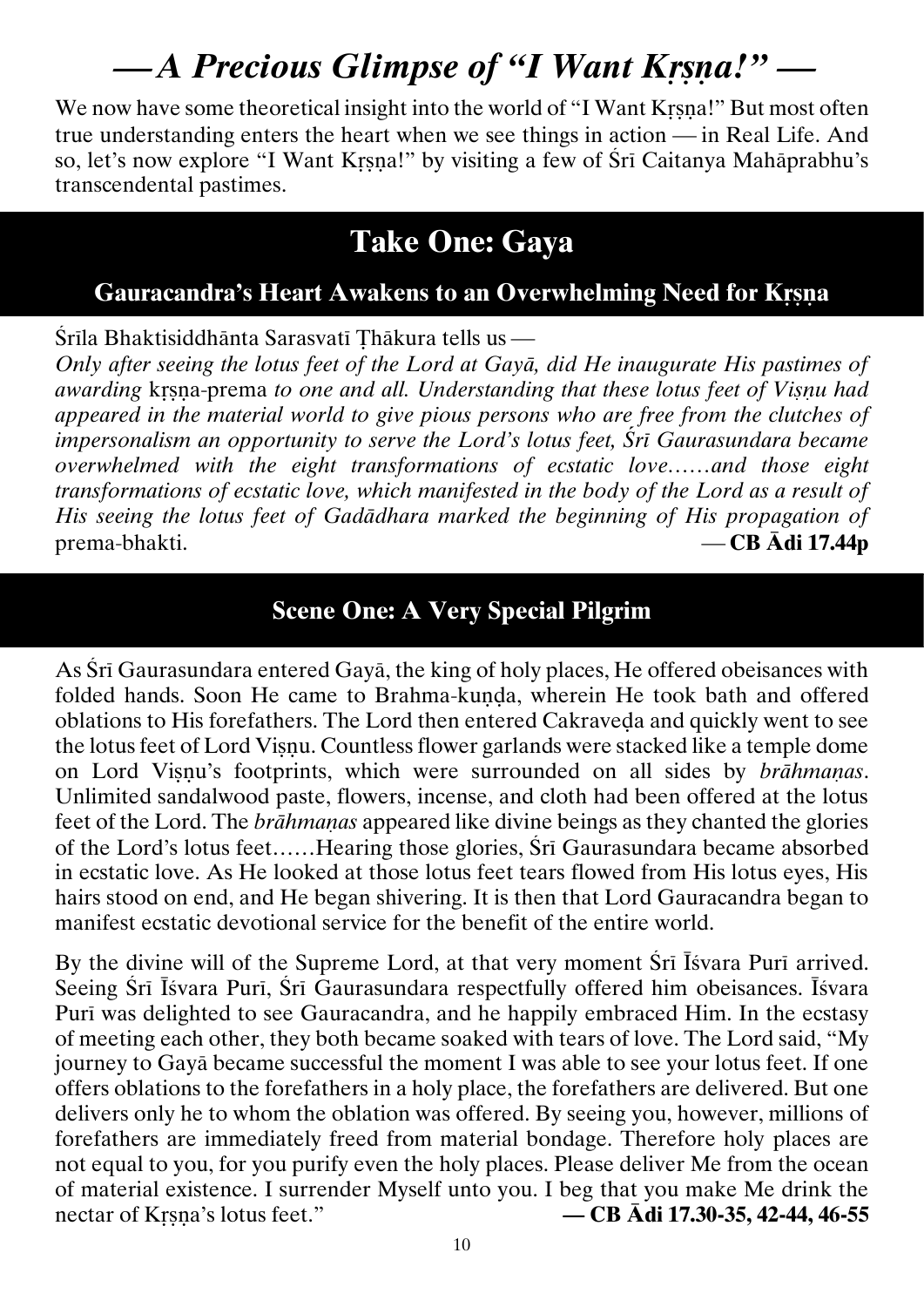### **Comments on Çré Caitanya Mahäprabhu Glorifying Çré Éçvara Puré by:**

#### **Çréla Bhaktisiddhänta Sarasvaté Öhäkura:**

*Just by seeing the spiritual master, one's unauthorized, mundane, sensual, argumentbased knowledge is checked and the topmost shining glories of devotional service manifest in the heart.* **— CB Ädi 17.50p**

*There is no way of being delivered from the ocean of* anarthas *without fully surrendering at the lotus feet of the spiritual master.* **— CB Ädi 17.54p**

#### **Çréla Bhaktivinoda Öhäkura (as quoted by Çréla Bhaktisiddhänta Sarasvaté Öhäkura in his purport):**

#### *tértha-phala sädhu-saìga, sädhu-saìge antaraìga çré-kåñëa-bhajana manohara yathä sädhu, tathä tértha, sthira kari' nija citta, sädhu-saìga kara nirantara*

The real benefit of visiting any holy place is to achieve the association of the purehearted devotees of the Lord living there. Establishing intimate and friendly relations with such great souls, let your heart be captivated by performing the charming worship of Lord Krsna in their association. Wherever the Lord's devotees are living, that place becomes a place of pilgrimage. Therefore you should become fixed by constantly remaining in the company of such devotees.

#### *ye térthe vaiñëava näi, se térthete nähi yäi, ki läbha häìöiyä düra-deça vathāva vaisnava-gana, sei stāna vrndāvana, sei sthäne änanda açeña*

I never visit any so-called place of pilgrimage that is devoid of the presence of unalloyed devotees, for what benefit is gained by walking to such distant places? Wherever there are devotees, that place is actually Vrndävana. Only there can one find unlimited spiritual pleasure.

#### *kåñëa-bhakti yei sthäne, mukti däsé seikhäne, salila tathäya mandäkiné giri tathä govardhana, bhümi tathä våndävana, ävirbhüta äpani hlädiné*

Liberation personified is herself the humble maidservant of places that are surcharged with devotion to Krsna. All the water at the place is the celestial Ganges, every hill there is Govardhana, and the very earth is indeed Vrndävana. Only such a place can manifest the eternal spiritual joy which is revealed by the Lord's pleasure-potency.

#### *vinoda kahiche bhäi, bhramiyä ki phala päi, vaiñëava-sevana mora vrata*

I ask you now, dear brother, what benefit would I get by circumambulating all the holy places of pilgrimage? Personally, my vow is to serve the Vaisnavas with firm resolution and untiring endeavor.

⎯ *Kalyäëa-kalpataru*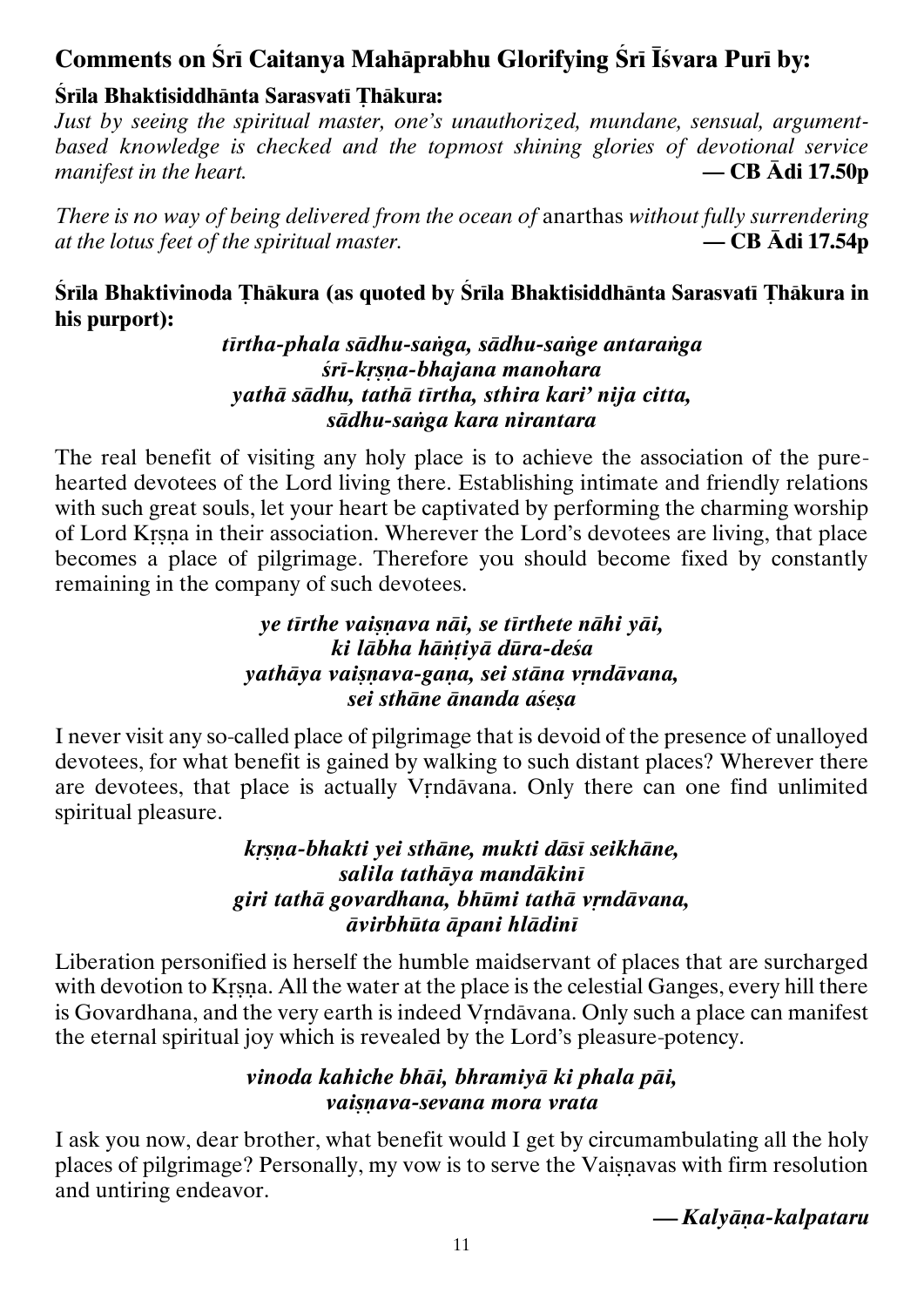#### **Scene Two: A Very Special Guest**

After some time, Sri Gaurasundara took bath at Brahma-kunda and offered oblations at Gayā-sira. He then personally worshiped Lord Visnu's footprints with flower garlands and sandalwood paste. After completing His offerings of *çräddha* and satisfying the *brāhmanas* at all the recommended places, the Lord returned to His room.

After He had taken a little rest, He sat down to cook. And as soon as He finished cooking, Sri Īśvara Puri arrived. Īśvara Puri's head was rolling back and forth in ecstatic love as he stumbled along chanting the names of Krsna.

The Lord immediately left the kitchen and, after respectfully offering obeisances, He seated Isvara Puri comfortably.

Isvara Puri smiled and said, "Listen, O Pandita. It seems I've come at the right time."

The Lord replied, "It will be My good fortune if you accept your meal here today."

Éçvara Puré smiled and said, "Then what will You eat?"

The Lord replied, "I will cook again."

Éçvara Puré then said, "What is the need to cook again? Simply divide whatever You have in two portions."

The Lord smiled and said, "If you really want to please Me, then eat whatever I've cooked. I'll cook again within a moment. Please take your meal without hesitation."

The Lord then gave His meal to Isvara Puri and served him with His own hands, and Éçvara Puré ate in great ecstasy. (Éçvara Puré's mind never deviated from the lotus feet of Krsna, therefore the Lord bestowed such special mercy upon him.)

At that same time Ramādevī, the goddess of fortune, quickly cooked for the Lord while remaining unseen by all. Then, after He had fed Śrī Īśvara Purī, He happily ate Himself. **— CB Ädi 17.77-82, 83-94**

#### **Scene Three: Please Glance Mercifully Upon Me**

One day Śri Gaurasundara privately went to Śri Īśvara Puri and in sweet words requested him for initiation.

Éçvara Puré replied, "What to speak of giving You *mantra*, I'm prepared to give my very life to You."

And then, in order to instruct everyone, the Lord accepted the ten syllable *mantra* from His Gurudeva.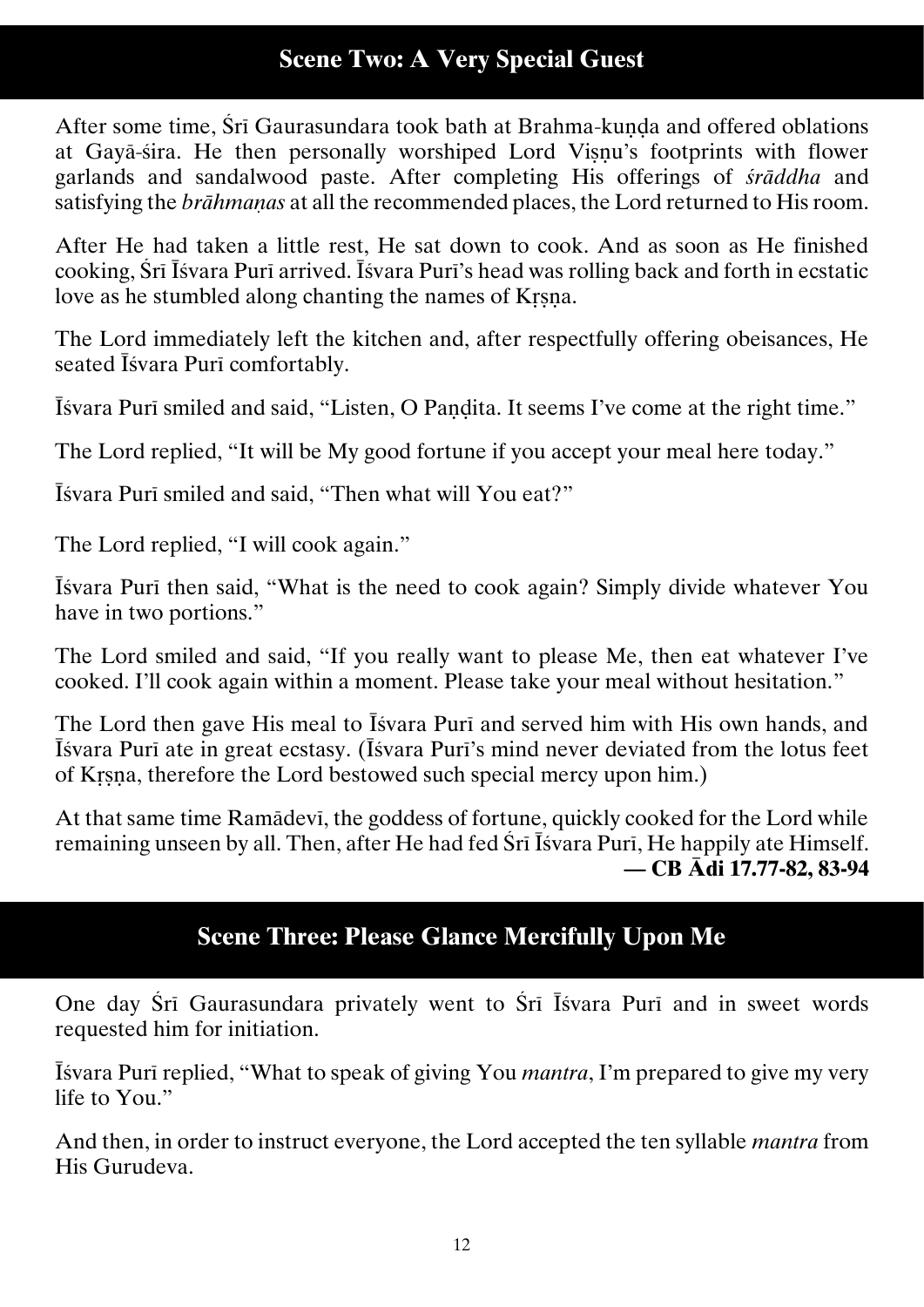Śrī Gaurasundara then circumambulated Śrī Īśvara Purī and said, "I fully surrender Myself unto you. Please glance mercifully upon Me, so that I may float in the ocean of *krsna-prema.*"

Hearing the Lord's words, Sri Isvara Puri embraced Him and both their bodies became soaked with tears and greatly agitated due to ecstatic love.

#### **— CB Ädi 17.105-111**

#### **Comments by Srila Bhaktisiddhänta Sarasvati Thäkura:**

By the influence of mantra-diks*ā*, a living entity attains freedom from the bondage of *material existence. Then, by attaining perfection in chanting one's* mantra*, knowledge of the Lord and His holy names awakens in one's heart and one becomes qualified to serve the lotus feet of Krsna.* **— CB Adi 17.105p** 

*In order to instruct people,* jagad-guru *Gaurasundara enacted the pastime of a disciple desiring to attain love of Krsna by completely rejecting the four cheating objectives of life*  $\overline{a}$  dharma, artha, kāma *and* moksa — *and praying to His spiritual master, Īśvara Puripāda, for love of Krsna, which is the only real goal for a devotee to achieve. Personally realizing that love of Krsna is the only goal of life, He then glorified it before Éçvara Puré.* **— CB Ädi 17.109p**

#### **Scene Four: Gauracandra's** *Mantra* **Meditation**

One day Sri Gaurasundara sat down in a solitary place and began to meditate on His ten-syllable *mantra*. After some time the Lord regained His external consciousness, and began to shed tears and call out for Krsna.

Considering Himself a surrendered servant and deeply afflicted with separation from Krsna, Šri Gaurasundara began to cry while loudly addressing Krsna in a devotion-filled voice, "O My dear Krsna! O father! O Hari, My life and soul! Where did You go after stealing My heart? I saw My Lord, but now where has He gone?"

Gaurasundara then began to cry and recite various verses. The Lord was absorbed in sentiments of ecstatic love, and His entire body was covered with dust. He loudly cried out in distress, "Where did You go, leaving Me behind, My dear Krsna?"

That Lord who was previously most grave now became greatly agitated in ecstatic love. He rolled on the ground, cried loudly, and floated in an ocean of devotional feelings of separation.

#### **— CB Ädi 17.114-115+p, 116-119**

#### **Comment by Srila Bhaktisiddhänta Sarasvati Thäkura:**

*The transcendental symptoms that Çré Gaurasundara exhibited in the external world after engaging in the cultivation of Krsna consciousness by meditating on His worshipable* **mantra** *are indicative of His* **vipralambha-rasa***, or feelings of separation from Krsna. At that time, in spite of being with Krsna, He felt that He had not achieved Him. And so shedding tears became His main activity. Feelings of separation*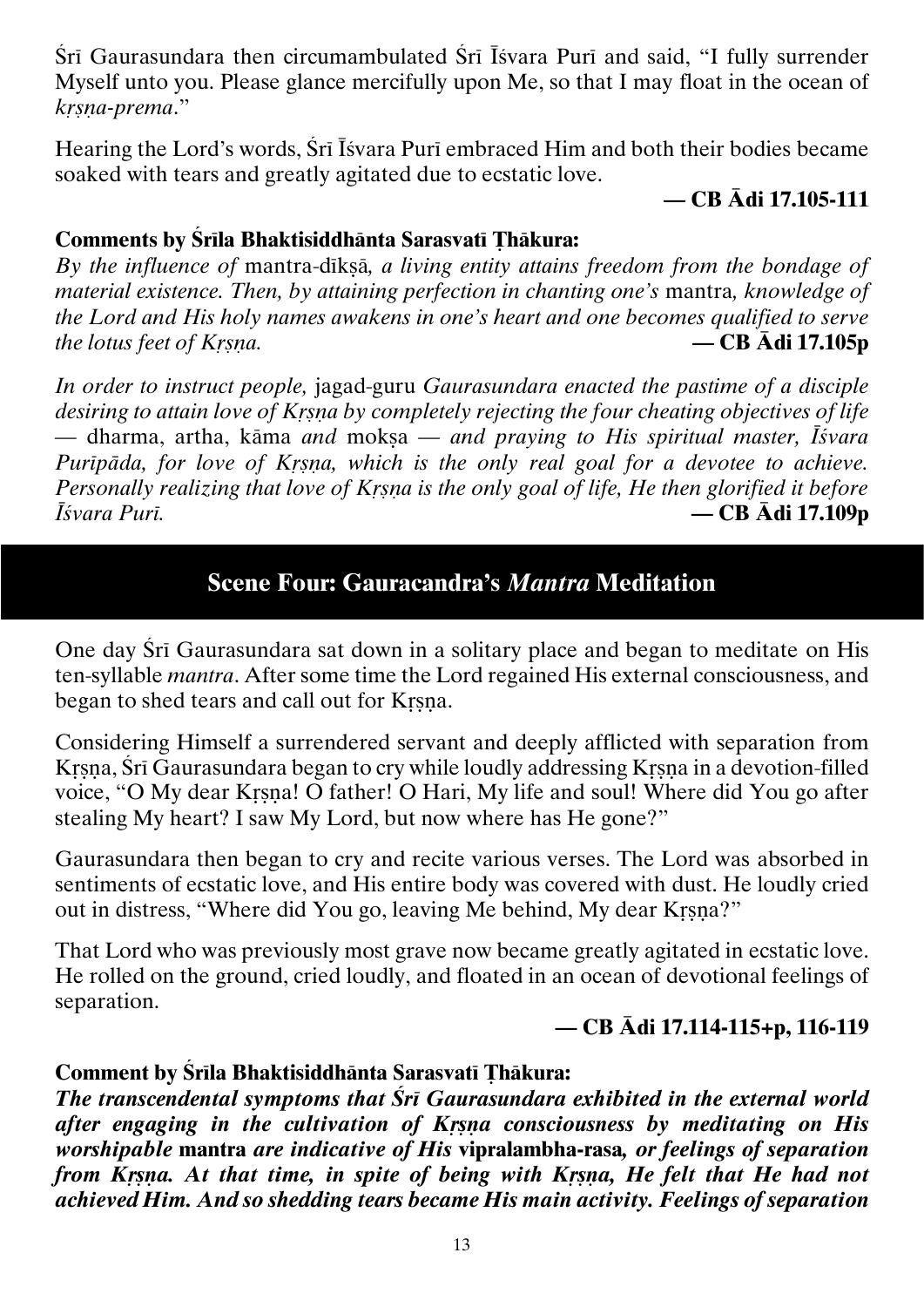*alone are the means and nourishment for* **sambhoga***, or conjugal love in direct contact. In order to remove illusions born of the false conclusions of those who accept*  **sambhoga** *rather than* **vipralambha** *as their* **sädhana***, the Lord, who proudly considered Himself a servant afflicted with separation from Krsna, the supreme goal, taught that the mood of separation is the means of achieving the goal of life.*  $\qquad$   $\qquad$   $\qquad$   $\qquad$   $\qquad$   $\qquad$   $\qquad$   $\qquad$   $\qquad$   $\qquad$   $\qquad$   $\qquad$   $\qquad$   $\qquad$   $\qquad$   $\qquad$   $\qquad$   $\qquad$   $\qquad$   $\qquad$   $\qquad$   $\qquad$   $\qquad$   $\qquad$   $\qquad$   $\$ 

## **Take Two: Väränasi**

#### **Śrī Krsna Caitanya, Why are You Singing and Dancing Like a Madman?**

**Prakäçänanda Sarasvaté said, "I understand that Your name is Çré Kåñëa Caitanya. You**  are a disciple of Sri Kesava Bhārati, and therefore You are glorious. You belong to our *<u>Sankara-sampradāya and live in our village, Vārānasī. Why then do You not associate </u>* **with us? Why is it that You avoid even seeing us? You are a** *sannyäsé.* **Why then do You indulge in chanting and dancing, engaging in Your** *saìkértana* **movement in the company of fanatics? Meditation and the study of** *Vedänta* **are the sole duties of a**  *sannyäsé***. Why do You abandon these to dance with fanatics? You look as brilliant as if You were Näräyana Himself. Will You kindly explain the reason that You have adopted the behavior of lower-class people?"**

**Çré Caitanya Mahäprabhu replied to Prakäçänanda Sarasvaté, "My dear sir, kindly hear the reason. My spiritual master considered Me a fool, and therefore he chastised Me. You are a fool,' he said. 'You are not qualified to study** *Vedänta* **philosophy, and**  therefore You must always chant the holy name of Krsna. This is the essence of all *mantras*, or Vedic hymns. Simply by chanting the holy name of Krsna one can obtain freedom from material existence. Indeed, simply by chanting the Hare Krsna *mantra* **one will be able to see the lotus feet of the Lord. In this Age of Kali there is no religious principle other than the chanting of the holy name, which is the essence of all Vedic hymns. This is the purport of all scriptures.**

After describing the potency of the Hare Krsna *mahā-mantra*, My spiritual master **taught Me another verse, advising Me to always keep it within My throat.** *For spiritual progress in this Age of Kali, there is no alternative, there is no alternative, there is no alternative to the holy name, the holy name, the holy name of the Lord.* **Since I received this order from My spiritual master, I always chant the holy name, but I thought that by chanting and chanting the holy name I had been bewildered. While chanting the holy name of the Lord in pure ecstasy, I lose Myself, and thus I laugh, cry, dance and sing just like a madman. Collecting My patience, therefore, I began to**  consider that chanting the holy name of Krsna had covered all My spiritual knowledge. **I saw that I had become mad by chanting the holy name, and I immediately submitted this at the lotus feet of my spiritual master.**

**"My dear lord, what kind of** *mantra* **have you given Me? I have become mad simply by chanting this** *mahä-mantra***! Chanting the holy name in ecstasy causes Me to dance, laugh and cry."**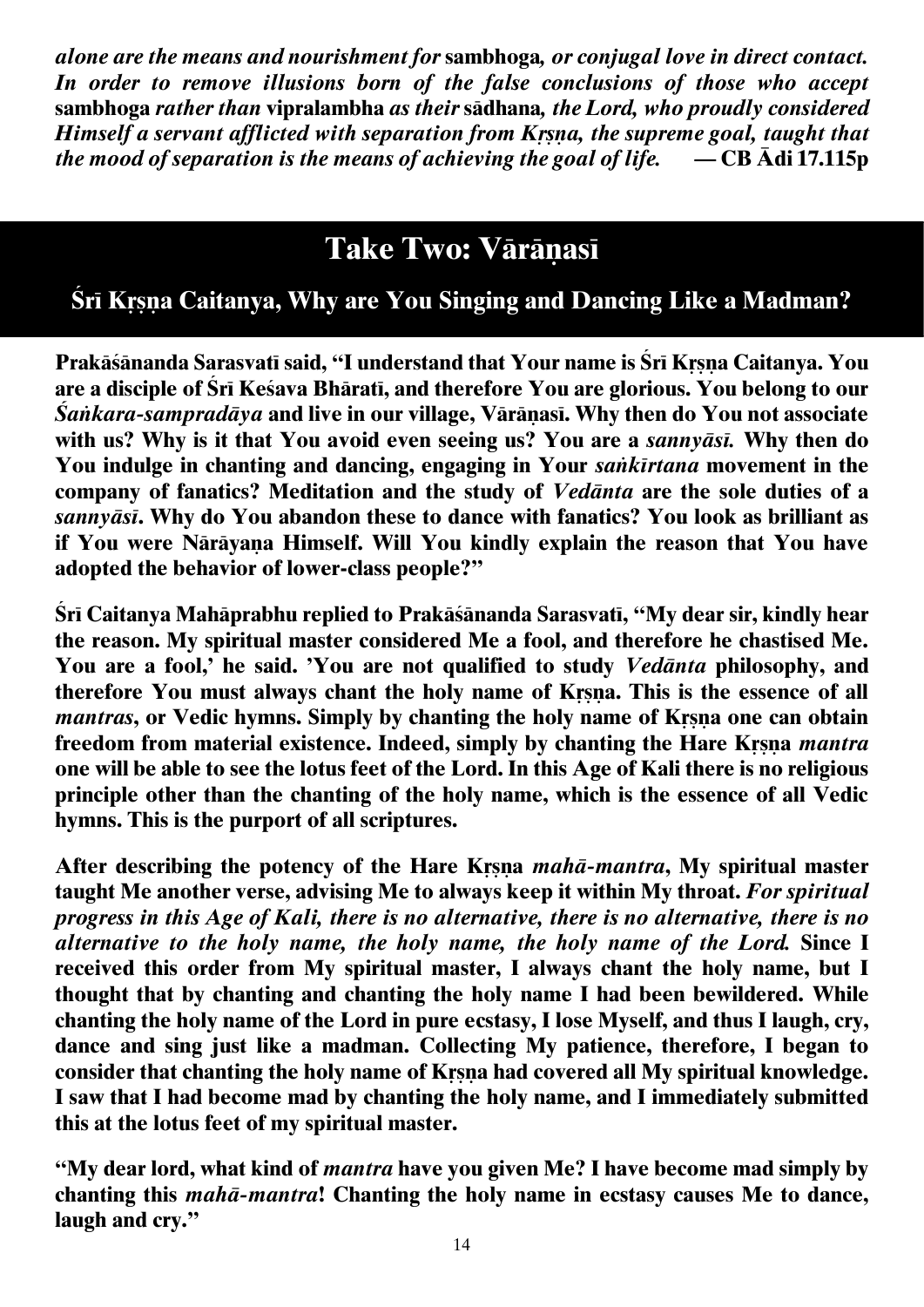**When My spiritual master heard all this, he smiled and then began to speak, "It is the nature of the Hare Krsna** *mahā-mantra* **that anyone who chants it immediately** develops his loving ecstasy for Krsna. Religiosity, economic development, sense **gratification and liberation are known as the four goals of life, but before love of Godhead, the fifth and highest goal, these appear as insignificant as straw in the street. For a devotee who has actually developed** *bhäva***, the pleasure derived from** *dharma***,**  *artha, käma* **and** *mokña* **appears like a drop in the presence of the sea.**

**"The conclusion of all revealed scriptures is that one should awaken his dormant love of Godhead. You are greatly fortunate to have already done so. It is a characteristic of love of Godhead that by nature it induces transcendental symptoms in one's body and makes one more and more greedy to achieve the shelter of the lotus feet of the Lord. When one actually develops love of Godhead, he naturally sometimes cries, sometimes laughs, sometimes chants and sometimes runs here and there just like a madman. Perspiration, trembling, standing on end of one's bodily hairs, tears, faltering voice, fading complexion, madness, melancholy, patience, pride, joy and humility — these are various natural symptoms of ecstatic love of Godhead, which causes a devotee to dance**  and float in an ocean of transcendental bliss while chanting the Hare Krsna *mantra*.

**"It is very good, my dear child, that You have attained the supreme goal of life by developing love of Godhead. Thus You have pleased me very much, and I am very much obliged to You. My dear child, continue dancing, chanting and performing**  *saìkértana* **in association with devotees. Furthermore, go out and preach the value of**  chanting *krsna-nāma*, for by this process You will be able to deliver all fallen souls."

**Saying this, My spiritual master taught Me a verse from** *Çrémad-Bhägavatam***. It is the essence of all the** *Bhägavatam's* **instructions; therefore he recited this verse again and again, "***When a person is actually advanced and takes pleasure in chanting the holy name of the Lord, who is very dear to him, he is agitated and loudly chants the holy name. He also laughs, cries, becomes agitated and chants just like a madman, not caring for outsiders.***"**

**I firmly believe in these words of My spiritual master, and therefore I always chant the holy name of the Lord, alone and in the association of devotees. That holy name of**  Lord Krsna sometimes causes Me to chant and dance, and therefore I chant and dance. **Please do not think that I intentionally do it. I do it automatically. Compared to the ocean of transcendental bliss that one tastes by chanting the Hare Krsna** *mantra***, the pleasure derived from impersonal Brahman realization [***brahmänanda***] is like the shallow water in a canal.** *My dear Lord, O master of the universe, since I have directly seen You, my transcendental bliss has taken the shape of a great ocean. Being situated in that ocean, I now realize all other so-called happiness to be like the water contained in the hoofprint of a calf.*

**After hearing Lord Çré Caitanya Mahäprabhu, all the Mäyävädé** *sannyäsés* **were moved. Their minds changed, and thus they spoke with pleasing words, "Dear Çré Caitanya Mahäprabhu, what You have said is all true. Only one who is favored by fortune attains love of Godhead."**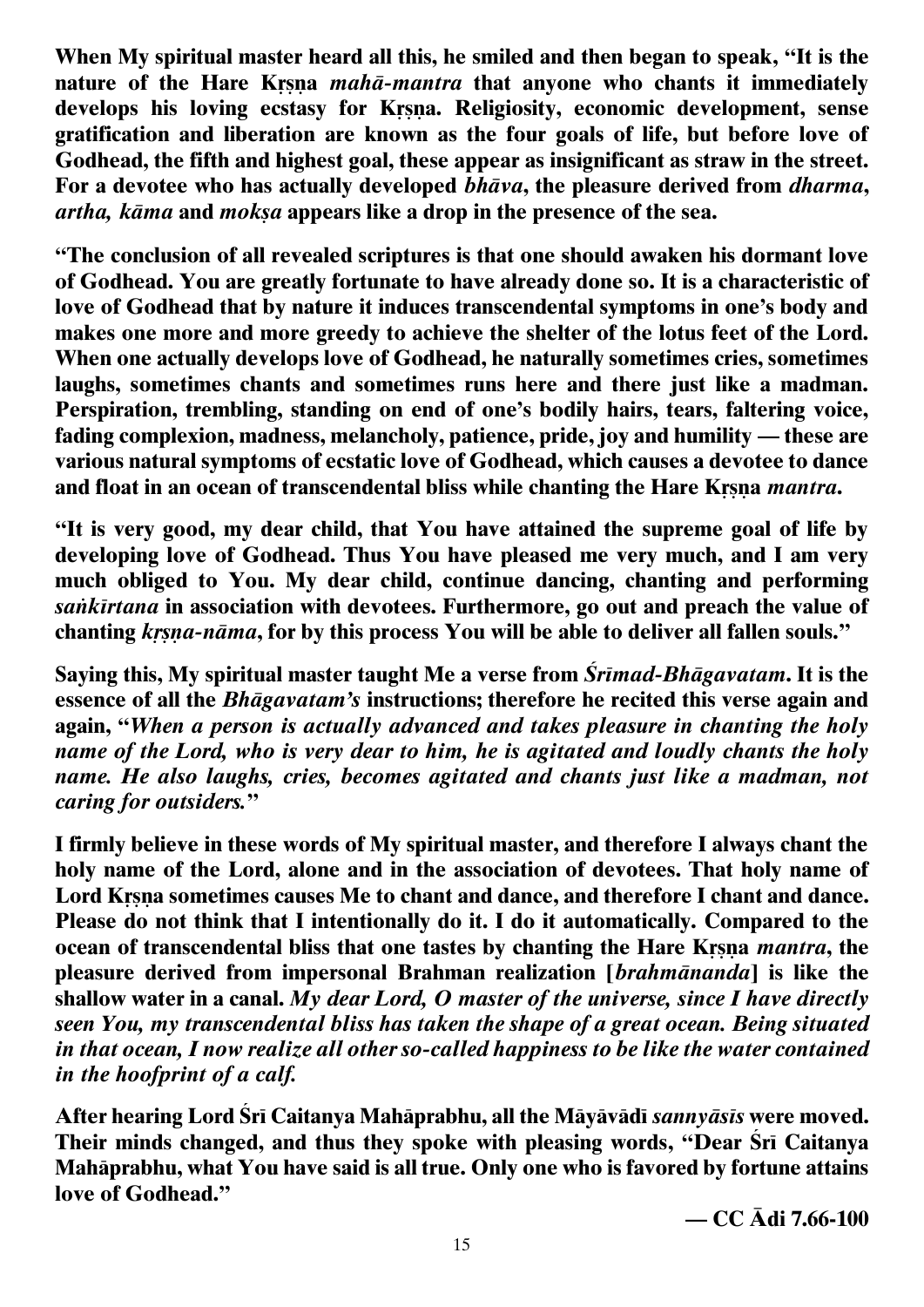#### **Comments by Çréla Bhaktisiddhänta Sarasvaté Öhäkura**

*Çré Bhaktisiddhänta Sarasvaté Gosvämé Mahäräja comments in this connection, "One can become perfectly successful in the mission of his life if he acts exactly according to the words he hears from the mouth of his spiritual master." This acceptance of the words of the spiritual master is called* **çrauta-väkya***, which indicates that the disciple must carry out the spiritual master's instructions without deviation. Śrīla Viśvanātha Cakravartī Thākura remarks in this connection that a disciple must accept the words of his spiritual master as his life and soul. Çré Caitanya Mahäprabhu here confirms this by saying that since His spiritual master ordered Him only to chant the holy name of Krsna, He always chanted the Hare Krsna mahā***mantra** *according to this direction (*'krsna-mantra' japa sadā,—ei mantra-sāra).

contro

*Only fools give up the service of the spiritual master and think themselves advanced in spiritual knowledge. In order to check such fools, Caitanya Mahäprabhu Himself presented the perfect example of how to be a disciple. A spiritual master knows very well how to engage each disciple in a particular duty, but if a disciple, thinking himself more advanced than his spiritual master, gives up his orders and acts independently, he checks his own spiritual progress. Every disciple must consider himself completely unaware of the science of Krsna and must always be ready to carry out the orders of the spiritual master to become competent in Kåñëa consciousness. A disciple should always remain a fool before his spiritual master.* Ĩ

**— CC Ädi 7.72p**

*When one realizes that the holy name of the Lord is identical with the Supreme Person, he becomes completely eligible to chant the holy name of the Lord. Such an ecstatic chanter and dancer must be considered to have a direct relationship with the Lord……A person who is addicted to the chanting of the Hare Kåñëa* **mantra** *very easily gets the opportunity to serve the Supreme Personality of Godhead directly……Simply addressing the energy of the Supreme*  Lord as Hare and the Lord Himself as Krsna very soon situates the Lord within the heart of the devotee. By thus addressing Rādhā and Krsna, one directly engages in His Lordship's service. *The essence of all revealed scriptures and all knowledge is present when one addresses the*  Lord and His energy by the Hare Krsna mantra, for this transcendental vibration can *completely liberate a conditioned soul and directly engage him in the service of the*  Lord....One can overcome all misconceptions and entanglement in the material world by *practicing* bhakti-yoga*, and therefore Vyäsadeva, acting on the instruction of Çré Närada, has very kindly introduced* Srimad-Bhāgavatam *to relieve the conditioned souls from the clutches* of mäyä*. Lord Caitanya's spiritual master instructed Him, therefore, that one must read* **Çrémad-Bhägavatam** *regularly and with scrutiny to gradually become attached to the chanting of the Hare Krsna* **mahā-mantra**<sub>*…..The holy name and the Lord are identical. One who is completely*</sub> *free from the clutches of* mäyä *can understand this fact. This knowledge, which is achieved by the mercy of the spiritual master, places one on the supreme transcendental platform. Sri Caitanya Mahäprabhu presented Himself as a fool because prior to accepting the shelter of a spiritual master He could not understand that simply by chanting one can be relieved from all material conditions. But as soon as He became a faithful servant of His spiritual master and followed his instructions, He very easily saw the path of liberation. Çré Caitanya Mahäprabhu's chanting of the Hare Krspa* mantra *must be understood to be devoid of all offenses.* 

**— CC Ädi 7.73p**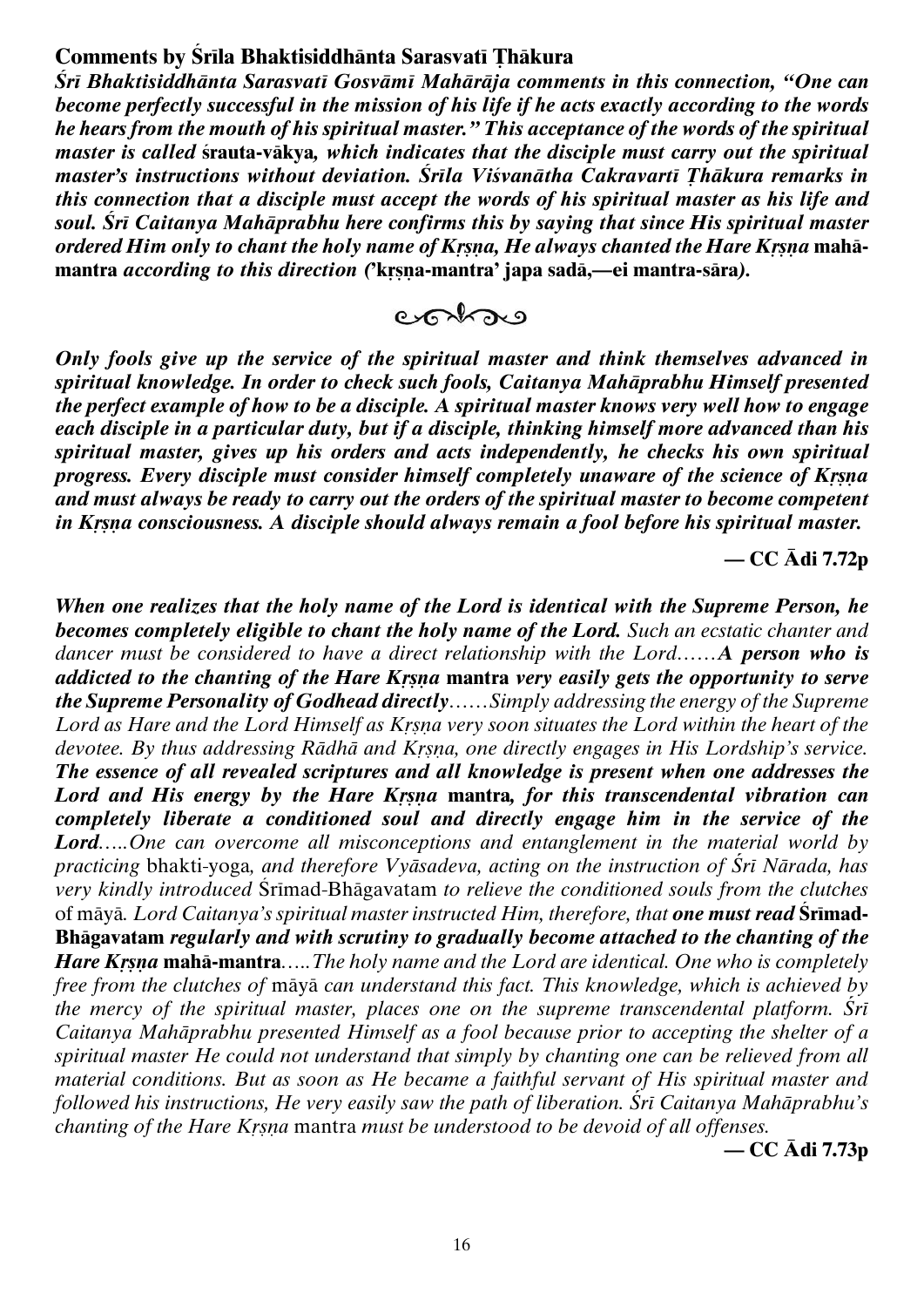#### **Comments by Śrila Prabhupāda** *Unless one properly takes shelter of the holy name, he cannot be relieved from the offensive stage in chanting the holy name.*  $-CC \tilde{A}$ di 7.74p

*Çré Caitanya Mahäprabhu, as an ideal teacher, shows us how a disciple should deal with his spiritual master. Whenever there is doubt regarding any point, he should refer the matter to his spiritual master for clarification. Çré Caitanya Mahäprabhu said that while chanting and dancing He had developed the kind of mad ecstasy that is possible only for a liberated soul. Yet even in His liberated position, He referred everything to His spiritual master whenever there were doubts. Thus in any condition, even when liberated, we should never think ourselves independent of the spiritual master, but must refer to him as soon as there is some doubt regarding our progressive spiritual life.* **— CC Ädi 7.80p**

*A sincere student aurally receives the holy name from the spiritual master, and after being initiated he follows the regulative principles given by the spiritual master. When the holy name is properly served in this way, automatically the spiritual nature of the holy name spreads; in other words, the devotee becomes qualified in offenselessly chanting the holy name…..While chanting and dancing or hearing the holy name of the Lord, one automatically remembers the Supreme Personality of Godhead, and because there is no difference between the*  holy name and Krsna, the chanter is immediately linked with Krsna. Thus connected, a devotee *develops his original attitude of service to the Lord. In this attitude of constantly serving Krsna,* which is called bhāva, he always thinks of Krsna in many different ways. One who has attained *this* bhäva *stage is no longer under the clutches of the illusory energy. When other spiritual ingredients, such as trembling, perspiration and tears, are added to this* bhäva *stage, the devotee gradually attains love of Krsna.* **—— CC Ādi 7.83p** 

*When a devotee revives his loving service to the Supreme Personality of Godhead, it should be understood that he has been successful in achieving the desired goal of his life. At that time everything is automatically done by the mercy of the holy name, and the devotee automatically advances in his spiritual progress.* **— CC Ädi 7.84p**

*A person who cannot keep his faith in the words of his spiritual master but acts independently never receives the authority to chant the holy name of the Lord…..Lord Caitanya never tried to be the master of the holy name; rather He taught us how to be servants of the holy name…..Çré Caitanya Mahäprabhu presented himself in this way: "I am a great fool and do not have knowledge of right and wrong. In order to understand the real meaning of the* Vedäntasütra*, I never followed the explanation of the* Çaìkara-sampradäya *or Mäyävädé* sannyäsés*. I'm very much afraid of the illogical arguments of the Mäyävädé philosophers. Therefore I think I have no authority regarding their explanations of the* Vedänta-sütra*. I firmly believe that simply chanting the holy name of the Lord can remove all misconceptions of the material world. I believe that simply by chanting the holy name of the Lord one can attain the shelter of the lotus feet of the Lord.*"  $-CC \bar{A}di 7.95-96p$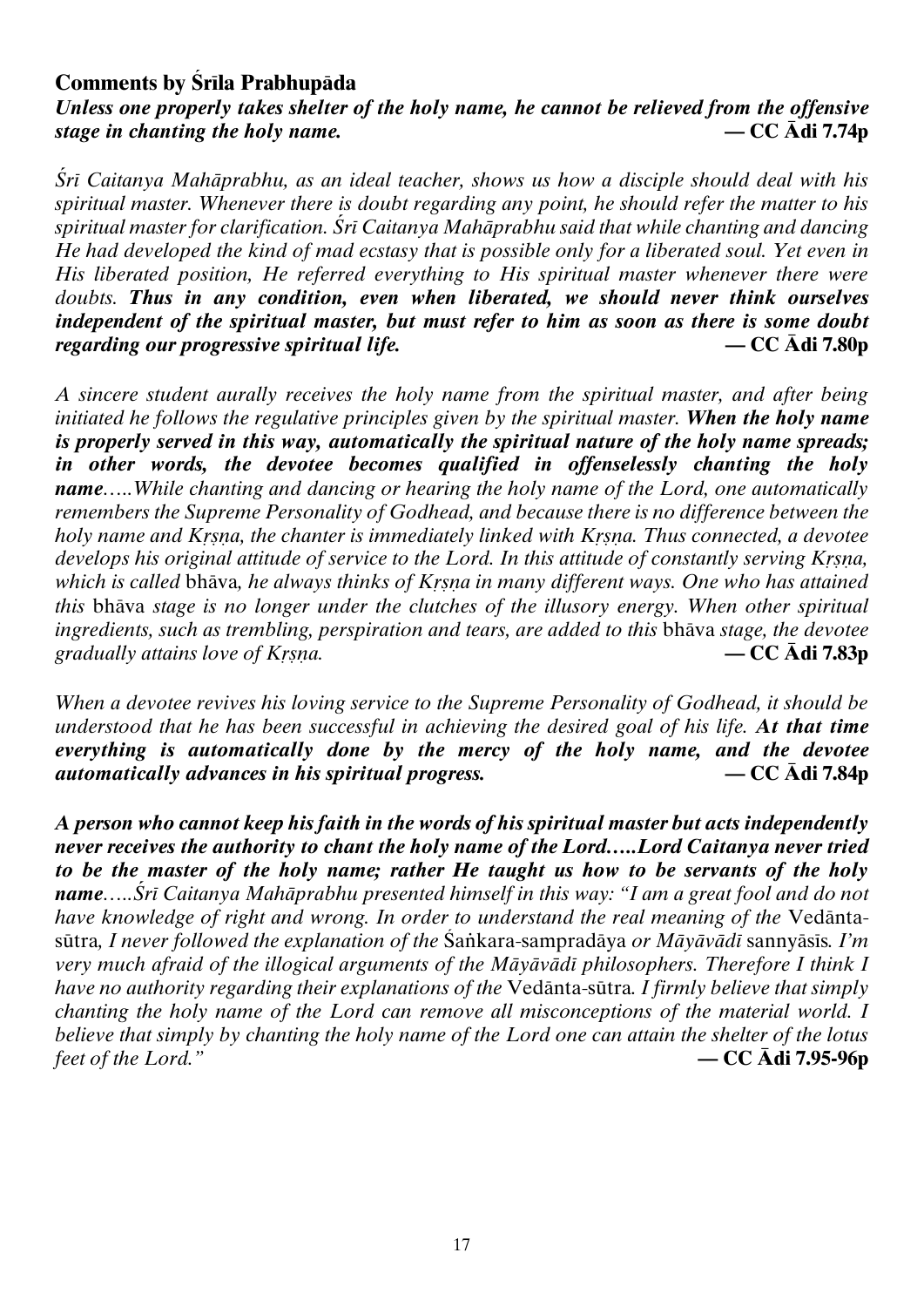## *Çré Guru-Bhakti* **Insights by Srila Bhaktivinoda Thākura**

**It is appropriate for the disciple to follow with determined faith whatever**  instruction is given to him by Sri Gurudeva. If the disciple fails to do so, **and hears different instructions from various people, due to the fault of unnecessary hankerings, he will be unable to do** *bhajana***.** If it appears that Sri Guru has given an order contrary to *sāstra*, then, with a simple heart, the disciple should express himself at his feet and then reconcile it with the words of *sāstra*. However, if one does not carry out Sri Gurudeva's directions with special care and firmness, the disciple by no means can attain His mercy.

Simply by his desire, that Gurudeva who is the topmost of *bhagavatas* can transmit potency within the heart of the disciple and thus make him a *parama-bhagavat*. Naturally, however, such inclination does not arise in Sri Gurudeva to instill that potency in an unfit disciple**. That disciple who**  carries out the instructions of Sri Guru with great vigilance soon becomes **qualified to receive the wealth of Guru's mercy. Only then can he realize the real meaning of** *guru-krpā***.** 

As long as *anarthas* remain in the process of *bhajana*, the disciple should continue to move forward on the path of *bhajana* as instructed by Sri Gurudeva, prudently following the laws and prohibitions of *çästra*. **When, by the mercy of Çré Gurudeva, one crosses over the ocean of** *anarthas* **and arrives in the realm of** *nistha* **and** *ruci***, Sri Guru's mercy flows very** forcefully. At that time Sri Gurudeva becomes the very wealth of his life. *Mamatä***, possessiveness, appears in the heart of the disciple towards his Gurudeva, and gradually attachment towards** *bhajana* **increases. As the attachment for** *bhajana* **increases,** *mamatä* **ripens and expands, and an unprecedented** *däsya-rasa***, service mood towards Gurudeva, unfolds. At that time, with great attention the disciple fully offers his life at the feet of his Gurudeva.**

⎯ **Translated from** *Çré Gauòéya-patrikä*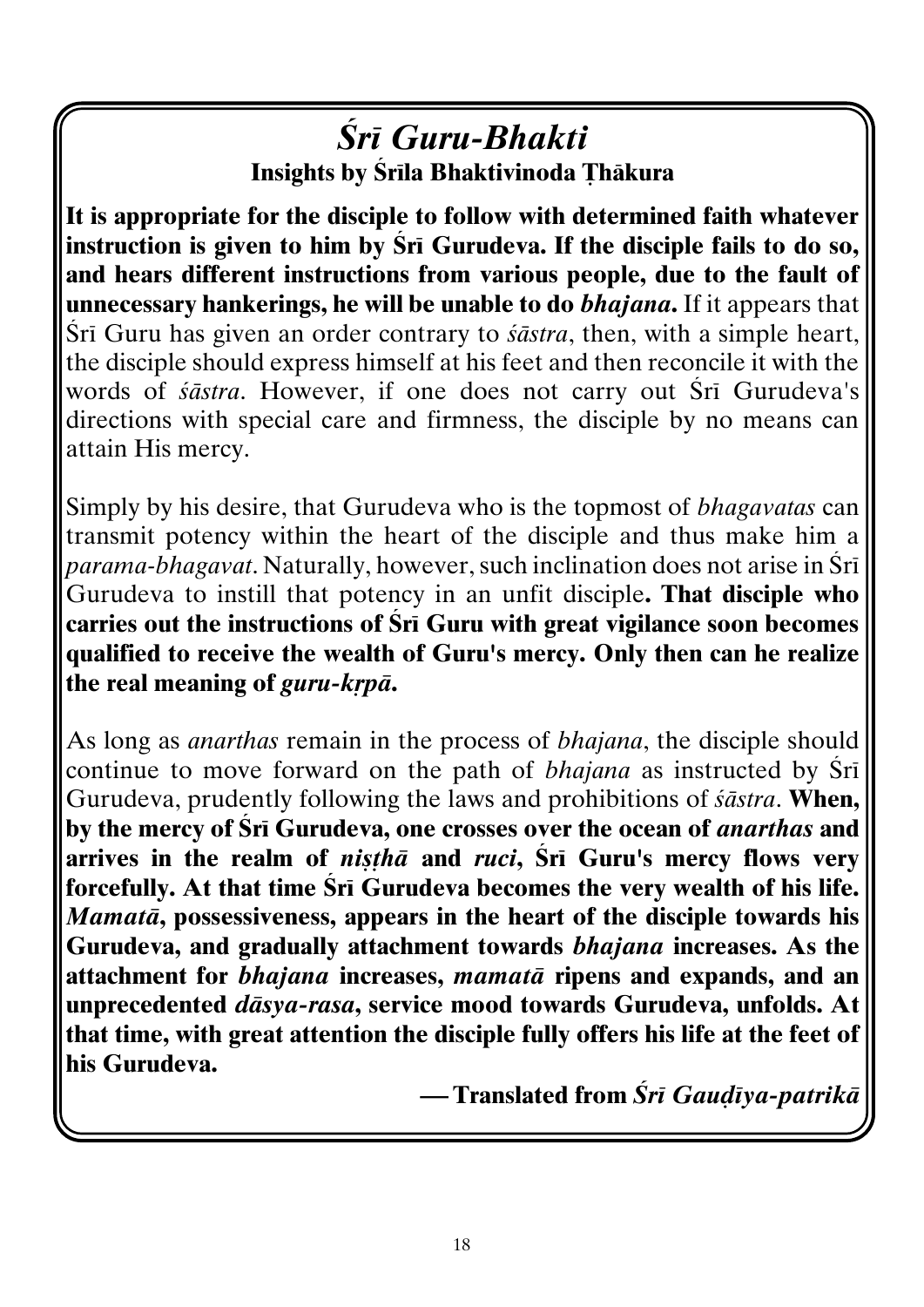**Take Three: Gambhéra, Jagannätha Puré**

## **A Glimpse of Çré Caitanya Mahäprabhu's**  *Vipralambha* **Ecstasies**

### **Who Has Taken My Krsna?**

One day while He was resting, Śrī Caitanya Mahāprabhu dreamed He saw Krsna performing His *rāsa* dance. Śrī Caitanya Mahāprabhu saw Lord Krsna standing with His beautiful body curved in three places, holding His flute to His lips. Wearing yellow garments and garlands of forest flowers, He was enchanting even to Cupid. The *gopés* were dancing in a circle, and in the middle of that circle, Krsna, the son of Mahārāja Nanda, danced with Rādhārāṇī. Seeing this, Śrī Caitanya Mahāprabhu was overwhelmed with the transcendental mellow of the *räsa* dance, and He thought, "Now I am with Krsna in Vrndävana."

When Govinda saw that the Lord had not yet risen, he awakened Him. Understanding that He had only been dreaming, the Lord was somewhat unhappy. Sri Caitanya Mahäprabhu sat down on the ground and began to mark it with His fingernails. He was blinded by tears, which flowed from His eyes like the Ganges. Sri Caitanya Mahāprabhu said, "I found Krsna, the Lord of Vrndävana, but I have lost Him again. Who has taken My Krsna? Where have I come?"

When Sri Caitanya Mahāprabhu dreamed of the *rāsa* dance, He was fully absorbed in transcendental bliss, but when His dream broke, He thought He had lost a precious jewel.

#### **— CC Antya 14. 17-21, 36-37, 38**

## **My Uncontrolled Senses**

One day, while Śrī Caitanya Mahāprabhu was looking at Lord Jagannātha in the temple, Lord Jagannätha appeared to be personally Sri Krsna, the son of Nanda Mahārāja. When Śrī Caitanya Mahāprabhu realized Lord Jagannātha to be Krsna Himself, Lord Caitanya's five senses immediately became absorbed in attraction for the five attributes of Lord Krsna. Just as in a tug-of-war, the single mind of Lord Caitanya was attracted in five directions by the five transcendental attributes of Lord Krsna. Thus the Lord became unconscious. Just then, the *upala-bhoga* ceremony of Lord Jagannätha concluded, and the devotees who had accompanied Lord Caitanya to the temple took Him back home.

That night, Šrī Caitanya Mahāprabhu was attended by Svarūpa Dāmodara Gosvāmī and Rämänanda Räya. Keeping His hands around their necks, the Lord began to lament. "Lord Sri Krsna's beauty, the sound of His words and the vibration of His flute, His touch, His fragrance and the taste of His lips are full of an indescribable sweetness. When all these features attract My five senses at once, My senses all ride together on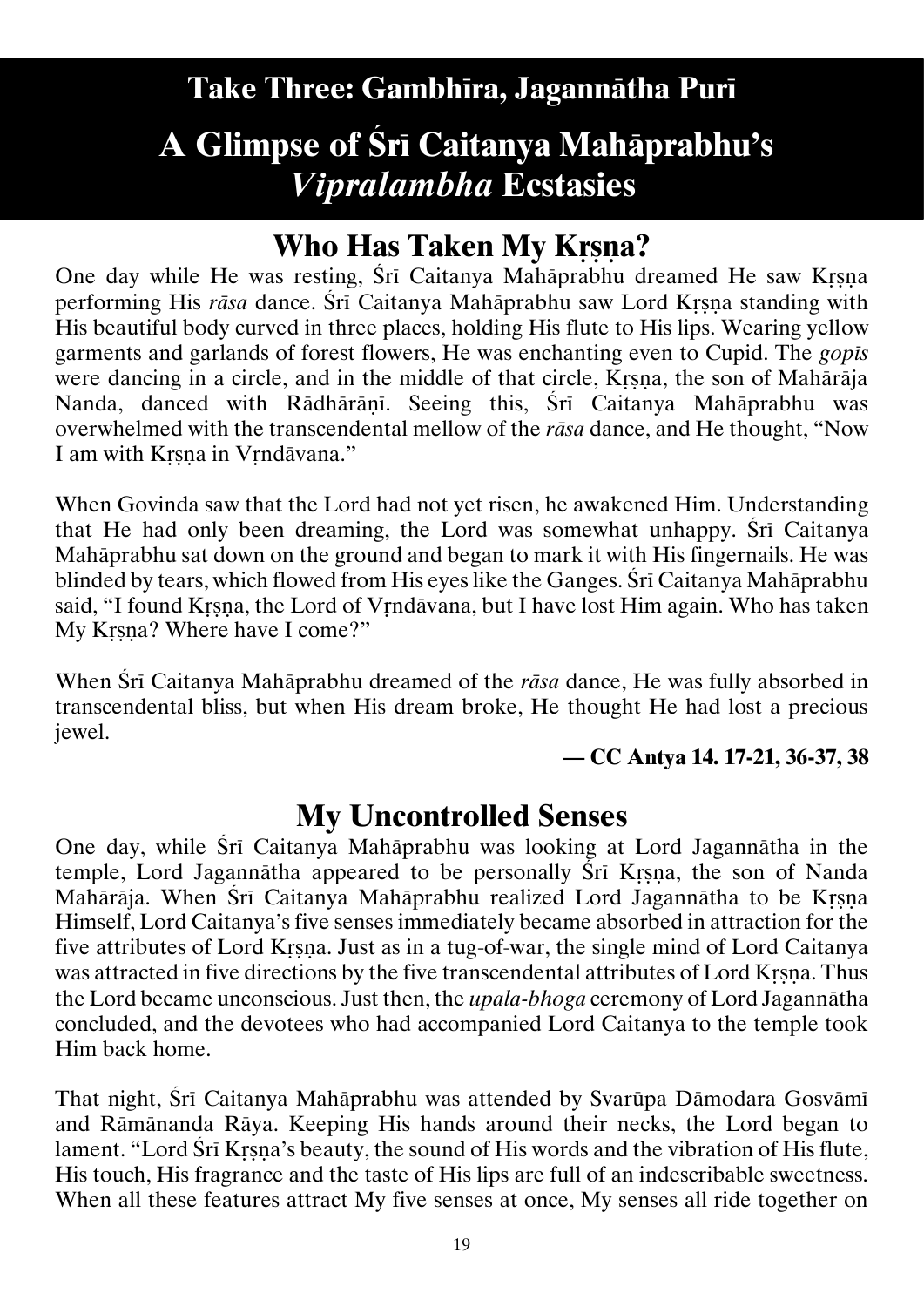the single horse of My mind but want to go in five different directions. O My dear friends, please hear the cause of My misery. My five senses are actually extravagant rogues. They know very well that Krsna is the Supreme Personality of Godhead, but they still want to plunder Krsna's property. My mind is just like a single horse being ridden by the five senses of perception, headed by sight. Each of My senses wants to ride that horse, and thus they pull My mind in five directions simultaneously. In what direction will it go? If they all pull at one time, certainly the horse will lose its life. How can I tolerate this atrocity? My dear friends, if you say, 'Just try to control Your senses,' what shall I say? I cannot become angry at My senses. Is it their fault? Krsna's beauty, sound, touch, fragrance and taste are by nature extremely attractive. These five features are attracting My senses, and each wants to drag My mind in a different direction. In this way the life of My mind is in great danger, just like a horse ridden in five directions at once. Thus I am also in danger of dying.

After speaking in this way, Sri Caitanya Mahāprabhu caught hold of the necks of Rämänanda Räya and Svarüpa Dämodara. Then the Lord said, "My dear friends, please listen to Me. What shall I do? Where shall I go? Where can I go to get Krsna? Please, both of you, tell Me how I can find Him." Thus absorbed in transcendental pain, Srī Caitanya Mahāprabhu lamented day after day in the company of Svarūpa Dāmodara Gosvāmī and Rāmānanda Rāya.

#### **— CC Antya 15. 7-11, 15-18, 24-25**

### **I Cannot Forget Krsna, Please Tell Me How to Find Him**

While Śrī Caitanya Mahāprabhu lamented, agitation and ecstasy awoke in His mind, and He became very restless. Many transcendental ecstasies combined in Him, including anxiety, lamentation, attention, eagerness, fear, determination and remembrance. The aggregate of all these ecstasies once awoke a statement by Śrīmatī Rādhārānī in the mind of Bilvamangala Thākura. In the same ecstatic mood, Srī Caitanya Mahāprabhu now recited that verse, and on the strength of madness He described its meaning, which is unknown to people in general.

Śrī Caitanya Mahāprabhu said, "'Alas, what shall I do? To whom shall I speak? Let whatever I have done in hopes of meeting Krsna be finished now. Please say something auspicious, but do not speak about Krsna. Alas, Krsna is lying within My heart like Cupid; therefore how can I possibly give up talking of Him? I cannot forget Krsna, whose smile is sweeter than sweetness itself and who gives pleasure to My mind and eyes. Alas, My great thirst for Krsna is increasing moment by moment! The anxiety caused by separation from Krsna has made Me impatient, and I can think of no way to meet Him. O My friends, you are also deranged by lamentation. Who, therefore, will tell Me how to find Him?'"

**— CC Antya 17. 49-52**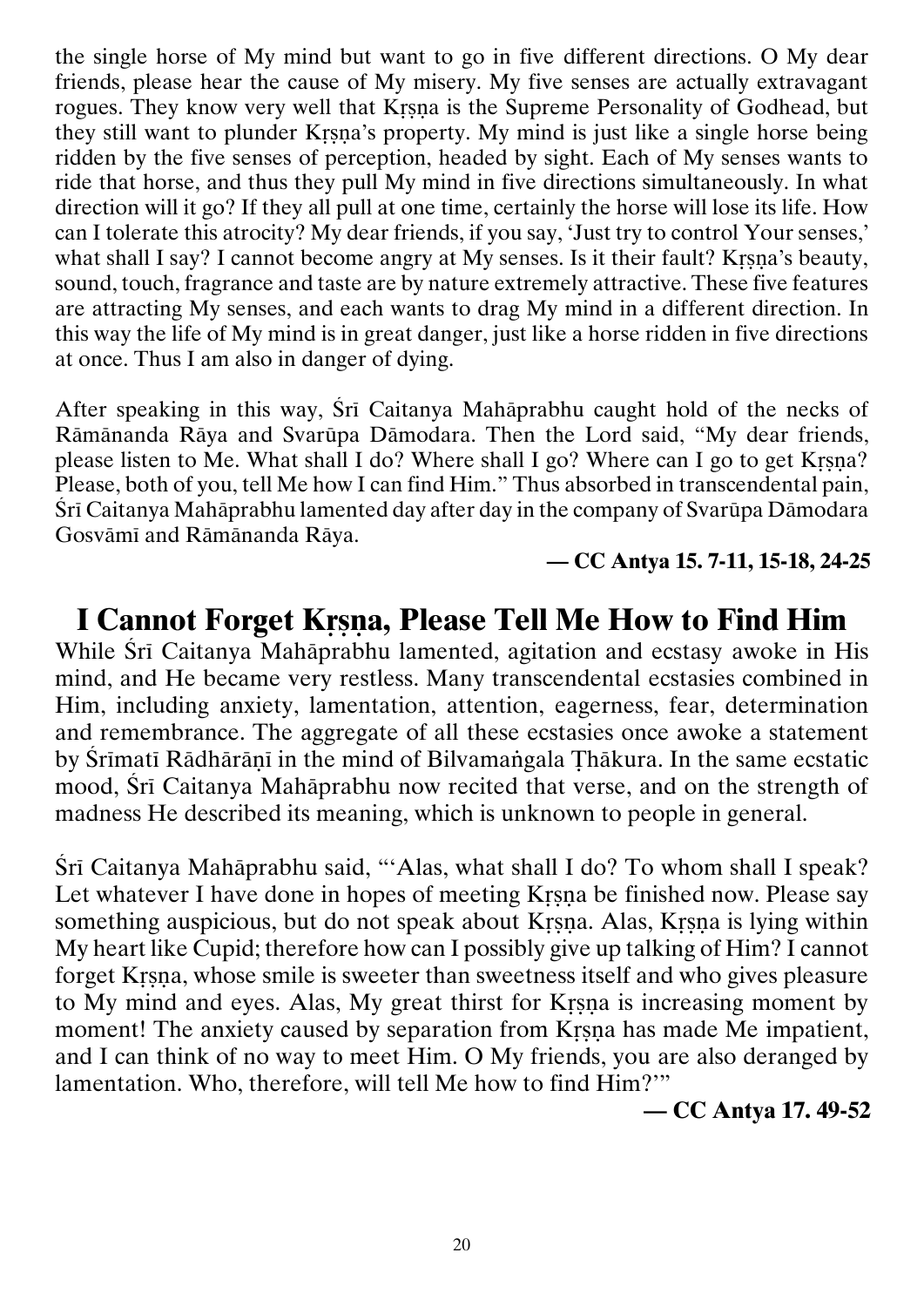## **Where Shall I Go to Find Krsna?**

Suddenly, Śrī Caitanya Mahāprabhu became calm and considered His state of mind. He remembered the words of Piìgalä, and this aroused an ecstasy that moved Him to speak. Thus He explained their meaning. Sri Caitanya Mahāprabhu said, "If I give up hope of meeting Krsna, I shall then be happy. Therefore, let us stop this most inglorious discussion of Krsna. It would be better for us to talk of glorious topics and forget Him."

While speaking in this way, Śrīmatī Rādhārānī suddenly remembered Krsna. Indeed, He appeared within Her heart. Greatly astonished, She told Her friends, "The person I want to forget is lying in My heart." Srimati Rādhārāņi's ecstasy also made Her think of Kåñëa as Cupid, and this understanding frightened Her. She said, "This Cupid, who has conquered the whole world and entered My heart, is My greatest enemy, for He does not allow Me to forget Him." Then great eagerness conquered all the other soldiers of ecstasy, and an uncontrollable desire arose in the kingdom of Srimati Rādhārānī's mind. Greatly unhappy, She then chastised Her own mind. "If I do not think of Krsna, My impoverished mind will die within a moment like a fish out of water. But when I see Krsna's sweetly smiling face, My mind and eyes are so pleased that My desire for Him redoubles. Alas! Where is Krsna, the treasure of My life? Where is the **lotus-eyed one? Alas! Where is the divine ocean of all transcendental qualities? Alas! Where is the beautiful blackish youth dressed in yellow garments? Alas! Where is the hero of the** *räsa* **dance? Where shall I go? Where can I find You? Please tell Me. I shall go there.**"

Speaking in this way, Srī Caitanya Mahāprabhu began running. But Svarūpa Dāmodara Gosvämé stood up, caught Him and took Him on his lap. Then Svarüpa Dämodara brought Him back to His place and made Him sit down. Suddenly Sri Caitanya Mahäprabhu returned to external consciousness and said to Svarüpa Dämodara Gosvāmī, "My dear Svarūpa, please sing some sweet songs." The Lord's ears were satisfied when He heard Svarūpa Dāmodara sing songs from the Gitagovinda and those by the poet Vidyäpati.

Each day and night, Sri Caitanya Mahāprabhu would become deranged in this way and talk like a madman. Even Anantadeva, who possesses thousands of mouths, cannot fully describe the ecstatic transformations that Sri Caitanya Mahāprabhu experienced in a single day.

**— CC Antya 17. 54-64**

## **I Have No Love for Krsna!**

Śrī Caitanya Mahāprabhu said, "My dear friends, you are all My life and soul; therefore I tell you that I possess no wealth of love for Krsna. Consequently My life is povertystricken. My limbs and senses are useless. **Love of Godhead, devoid of cheating propensities, is not possible within this material world. If there is such a love, there cannot be separation, for if there is separation, how can one live?"**

Thus speaking, the son of Srimati Sacimata recited another wonderful verse, and Rāmānanda Rāya and Svarūpa Dāmodara heard this verse with rapt attention. Srī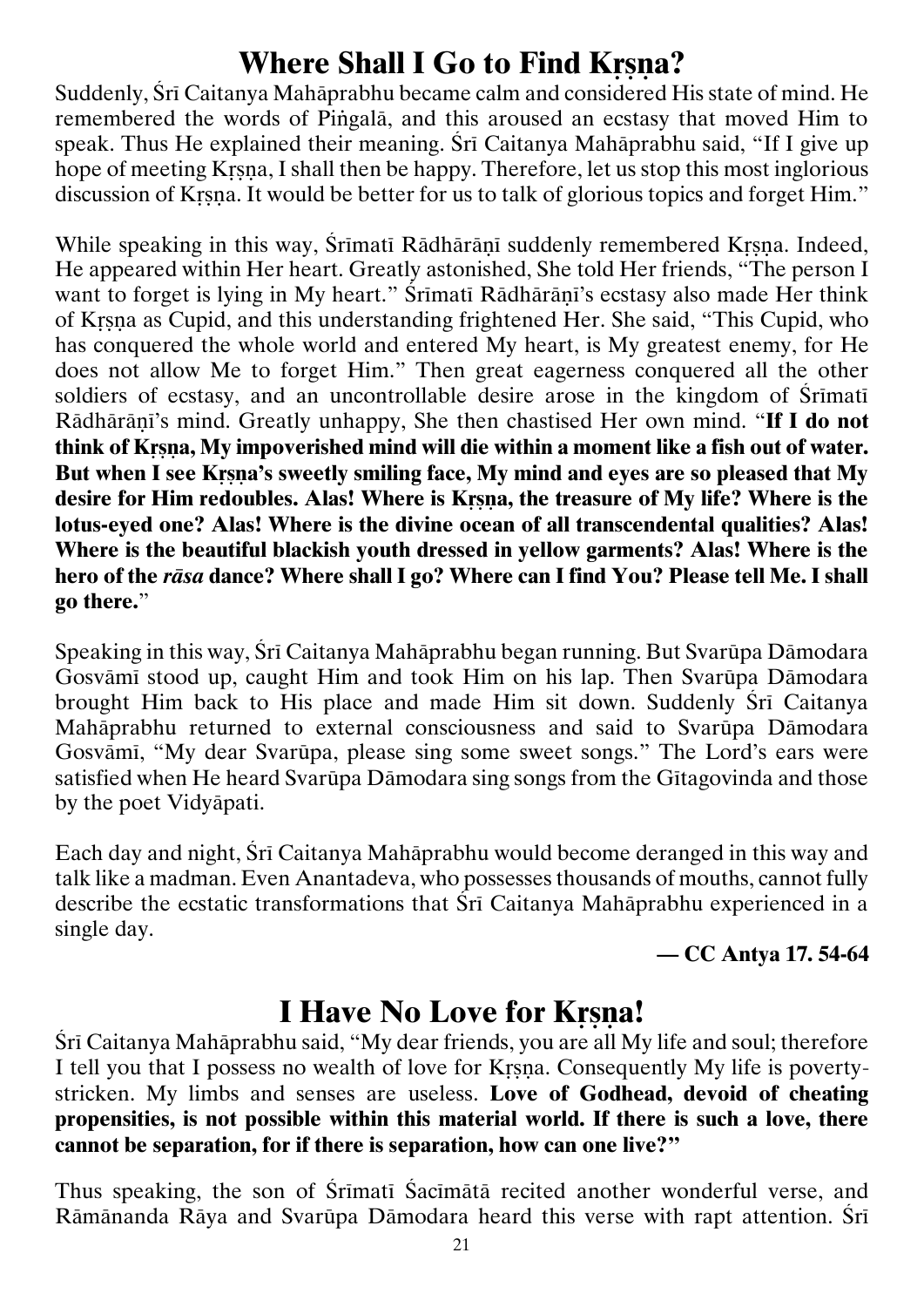Caitanya Mahäprabhu said, "I feel shameful to disclose the activities of My heart. Nonetheless, I shall be done with all formalities and speak from the heart. Please hear."

Sri Caitanya Mahāprabhu continued, "'My dear friends, I have not the slightest tinge of love of Godhead within My heart. When you see Me crying in separation, I am just falsely exhibiting a demonstration of My great fortune. Indeed, not seeing the beautiful face of Krsna playing His flute, I continue to live My life like an insect, without purpose.'

**"Actually, My love for Kåñëa is far, far away. Whatever I do is actually an exhibition of pseudo love of Godhead. When you see Me cry, I am simply falsely demonstrating My great fortune. Please try to understand this beyond a doubt. Even though I do not see**  the moonlike face of Krsna as He plays on His flute, and although there is no possibility **of My meeting Him, still I take care of My own body. That is the way of lust. In this way, I maintain My flylike life."**

**— CC Madhya 2.40, 42, 44-47**

## ⎯ **A Few Words from Çréla Prabhupäda** ⎯

Although devotees who worship Krsna in opulence (His Vaikuntha aspect) may prefer *to see Lord Krsna at Kuruksetra along with Subhadrā and Balarāma, the gopis want to see Krsna in Vrndāvana, performing the rāsa dance with Śrīmatī Rādhārānī.* **Śrī** *Caitanya Mahäprabhu showed by practical example how one can cultivate the mood of Rādhārāņī and the other gopis in separation from Krsna. Devotees absorbed in this mood do not like to see Krsna anywhere else but Vrndāvana. Therefore Çré Caitanya Mahäprabhu lamented, "I found Kåñëa in Våndävana, and now I have again lost Him and come to Kuruksetra.*<sup>"</sup> *Unless one is a very highly advanced devotee, he cannot understand these intricate feelings.*

*The author of* Sri Caitanya-caritāmrta, *however, has tried to explain this* divyonmāda *as far as possible, and it is our duty simply to appreciate it as far as possible. Therefore the author has made the following request in verse 11:*

#### tāte vi*švāsa kari' šuna bhāvera varnana* **ha-ibe bhävera jïäna, päibä prema-dhana**

*"*My dear readers, simply try to hear this description with faith and love. That will help you understand transcendental ecstasy, and at last you will achieve love of Godhead very easily." **CC Antya 14. 37p** 

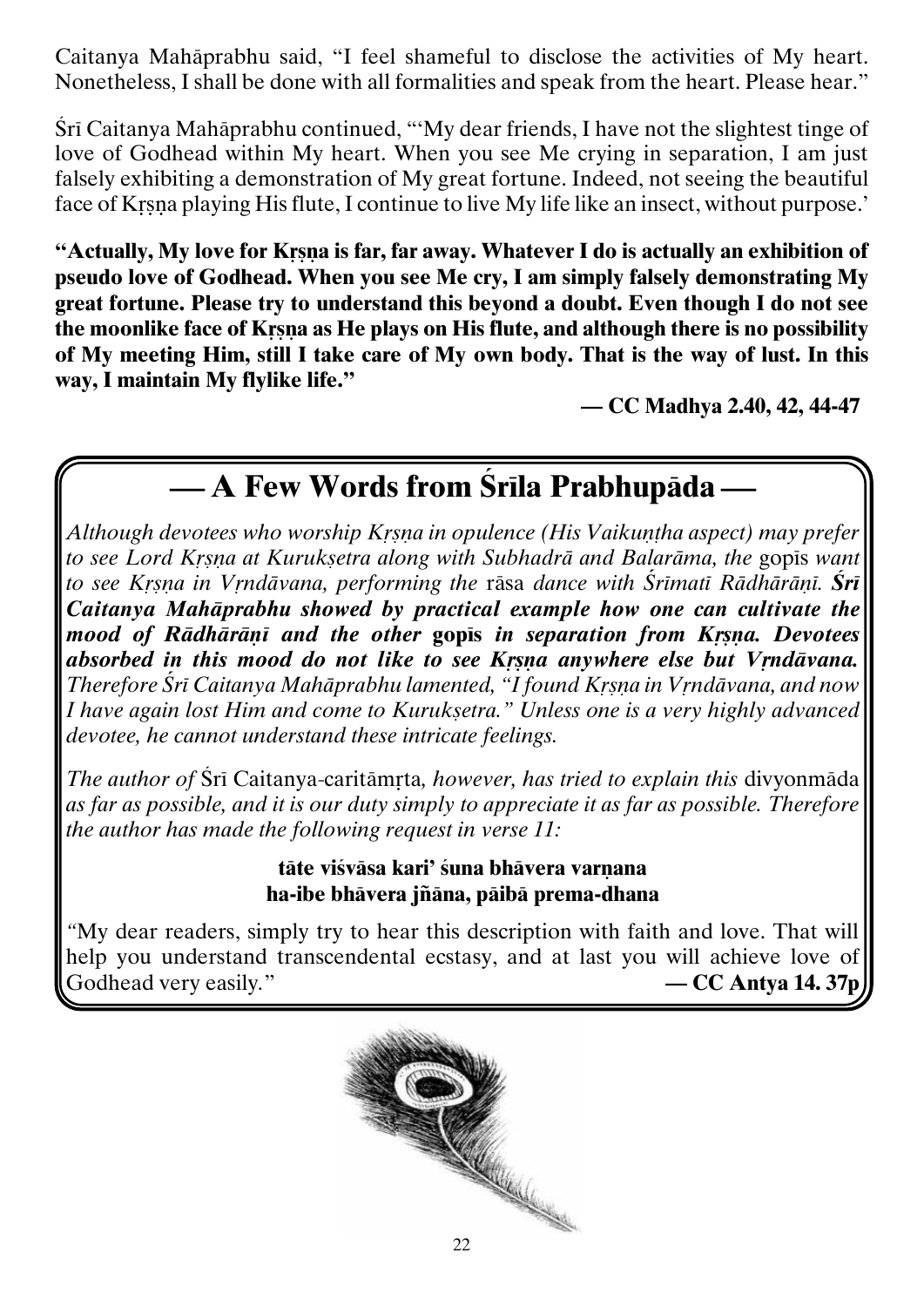## $\longrightarrow$  **Concluding Words**  $\longrightarrow$

One of Śrī Caitanya Mahāprabhu's closest servants in Jagannātha Purī was Śrīla Raghunātha dāsa Gosvāmī who acted as an assistant to Śrīla Svarūpa Dāmodara Gosvāmī. He survived Sri Caitanya Mahāprabhu and many of His other confidential associates by many, many years. And he spent most of those years at Sri Rādhā-kunda in service to Sri Caitanya Mahāprabhu and in separation from Śrīmatī Rādhārānī. At times his pain of separation became unbearable and he simply wept uncontrollably, constantly repeating.

#### *tavaiväsmi tavaiväsmi / na jévämi tvayä vinä iti vijñāya devi tvam / naya mām caranāntikam*

"I am Yours! I am Yours! I cannot live without You! O Goddess! Knowing this, please take me to Your lotus feet"

#### ⎯ *Çré Viläpa-kusumäïjalé***, Verse 96**

His heart and later life were like a replica of Sri Caitanya Mahāprabhu's last days in Jagannätha Puri, which were spent in intense separation from Krsna. Those days spoke only of transcendental madness.

Śrīla Raghunātha dāsa Gosvāmī experienced a similar intensity of separation but it was separation from Śrī Rādhā, Krsna's most confidential and most qualified servant. His exemplary life shows serious and progressive *sädhakas* the mature fruit and culmination of a life dedicated to the mood and mission of Svayam Bhagavān Gaura, Śrī Caitanya Mahäprabhu.

Śrīla Prabhupāda speaks briefly of this in his commentary on Śrīla Narottama dāsa Thākura's *Sāvarana-śrī-gaura-mahimā*. There he says,

*The ocean is always dancing with waves, similarly the ocean of transcendental love of Krsna as introduced by Lord Caitanya has constant waves, constant sound. One has to dive deep into that ocean. If one knows the secret and says, "Let me dive deep into the ocean of the transcendental loving movement introduced by Lord Caitanya," he immediately becomes one of the confidential devotees of Rādhā and Krsna.* 

This is very beautifully and more explicitly explained by Srila Prabhodānanda Sarasvatī Thākura in his *Caitanya-candrāmrta*, Verse 88.

> *yathä yathä gaura-padäravinde*  $v$ *indeta bhaktim krta-punya-rāsih tathā tathot-sarpati hrdya-kasmād rädhä-padämbhoja-sudhämbu-räçiù*

As much as one devotes his full attention to the lotus feet of Lord Caitanya, to that extent he will be able to taste the nectarean service of the lotus feet of Srimati Rädhäräni in Vrndävana. The more one engages in the service of Sri Caitanya, the more one finds oneself in Vrndävana, tasting the nectar of the service of Śrī Rādhā.

(Translation by H.H. Çivaräma Swami Mahäräja.)

Śrīla Krsnadāsa Kavirāja Gosvāmī shares with us a glimpse of the heart and behavior of a true *sādhaka* and servant of that Vrndāvana in his **Śrī Caitanya-caritāmrta**.

> *vrndāvane vaise yata vaisnava-mandala kåñëa-näma-paräyaëa, parama-maìgala*